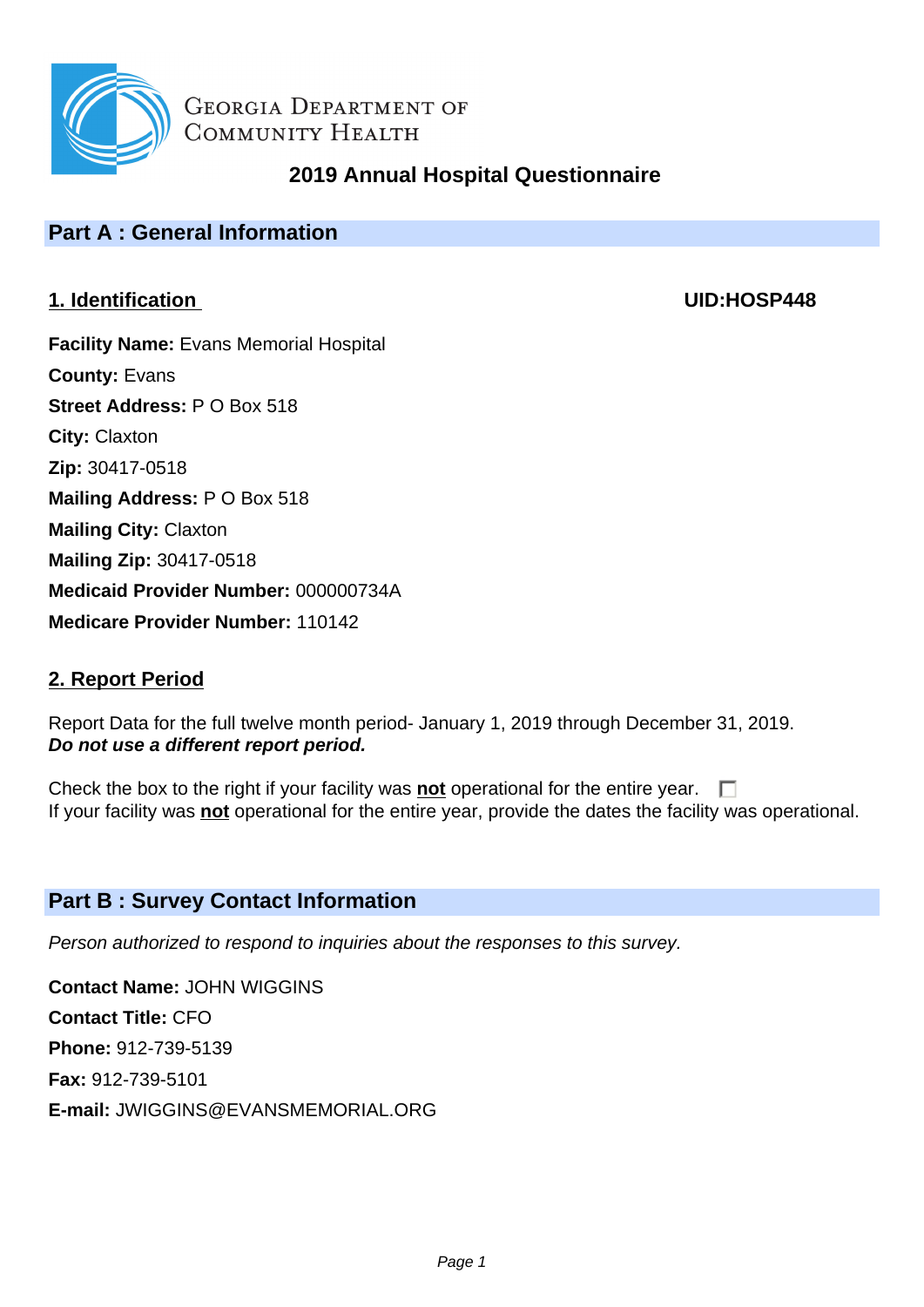#### **1. Ownership, Operation and Management**

As of the last day of the report period, indicate the operation/management status of the facility and provide the effective date. Using the drop-down menus, select the organization type. If the category is not applicable, the form requires you only to enter Not Applicable in the legal name field. You must enter something for each category.

#### **A. Facility Owner**

| <b>Full Legal Name (Or Not Applicable)</b> | <b>Organization Type</b> | <b>Effective Date</b> |
|--------------------------------------------|--------------------------|-----------------------|
| EVANS MEMORIAL HOSPITAL                    | Not for Profit           | 6/1/1996              |

## **B. Owner's Parent Organization**

| <b>Full Legal Name (Or Not Applicable)</b> | <b>Organization Type</b> | <b>Effective Date</b> |
|--------------------------------------------|--------------------------|-----------------------|
| N/A                                        | Not Applicable           |                       |

## **C. Facility Operator**

| Full Legal Name (Or Not Applicable) | <b>Organization Type</b> | <b>Effective Date</b> |
|-------------------------------------|--------------------------|-----------------------|
| N/A                                 | Not Applicable           |                       |

## **D. Operator's Parent Organization**

|     | <b>Organization Type</b> | Effective Date |
|-----|--------------------------|----------------|
| N/A | Not Applicable           |                |

## **E. Management Contractor**

| <b>Full Legal Name (Or Not Applicable)</b> | <b>Organization Type</b> | <b>Effective Date</b> |
|--------------------------------------------|--------------------------|-----------------------|
| IN/A                                       | Not Applicable           |                       |

## **F. Management's Parent Organization**

| <b>Full Legal Name (Or Not Applicable)</b> | <b>Organization Type</b> | <b>Effective Date</b> |
|--------------------------------------------|--------------------------|-----------------------|
| N/A                                        | Not Applicable           |                       |

#### **2. Changes in Ownership, Operation or Management**

Check the box to the right if there were any changes in the ownership, operation, or management of the facility during the report period or since the last day of the Report Period.  $\Box$ If checked, please explain in the box below and include effective dates.

**3.** Check the box to the right if your facility is part of a health care system  $\Box$ **Name:** 

**City: State:** 

**4.** Check the box to the right if your hospital is a division or subsidiary of a holding company.  $\Box$ **Name:** 

**City: State:**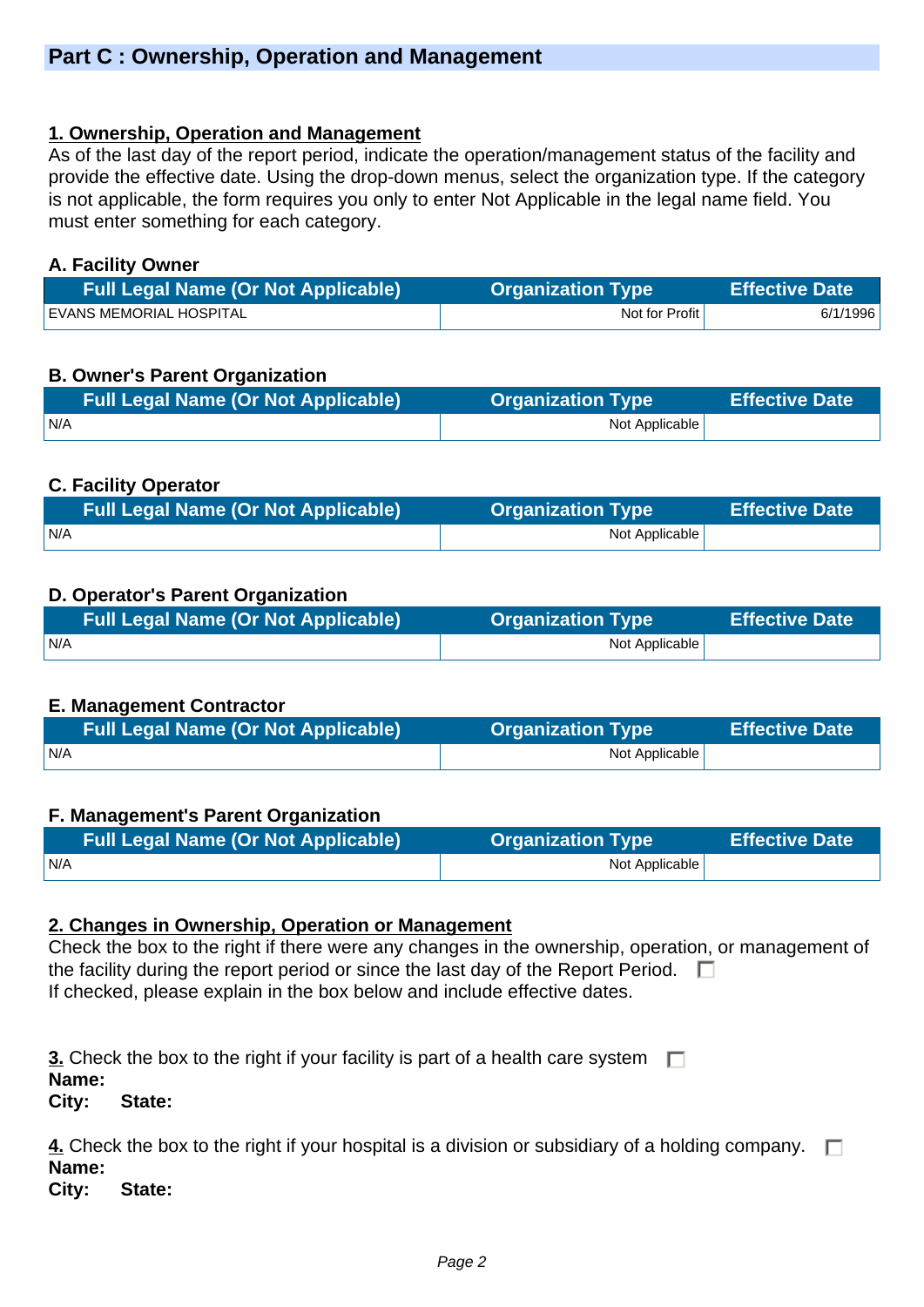**5.** Check the box to the right if the hospital itself operates subsidiary corporations  $\Box$ **Name:** 

#### **City: State:**

**<u>6.</u>** Check the box to the right if your hospital is a member of an alliance.  $\Box$ 

#### **Name:**

#### **City: State:**

**7.** Check the box to the right if your hospital is a participant in a health care network  $\Box$ **Name:** 

## **City: State:**

**8.** Check the box to the right if the hospital has a policy or policies and a peer review process related to medical errors.  $\square$ 

**9.** Check the box to the right if the hospital owns or operates a primary care physician group practice.  $\Box$ 

## **10a. Managed Care Information: Formal Written Contract**

Does the hospital have a formal written contract that specifies the obligations of each party with each of the following? (check the appropriate boxes)

- 1. Health Maintenance Organization(HMO)  $\Box$
- 2. Preferred Provider Organization(PPO)
- 3. Physician Hospital Organization (PH0)
- 4. Provider Service Organization(PSO)
- 5. Other Managed Care or Prepaid Plan  $\nabla$

## **10b. Managed Care Information: Insurance Products**

Check the appropriate boxes to indicate if any of the following insurance products have been developed by the hospital, health care system, network, or as a joint venture with an insurer:

| <b>Type of Insurance Product</b> | <b>Hospital</b> | <b>Health Care System</b> | <b>Network</b> | Joint Venture with Insurer |
|----------------------------------|-----------------|---------------------------|----------------|----------------------------|
| Health Maintenance Organization  |                 |                           |                |                            |
| Preferred Provider Organization  |                 |                           |                |                            |
| Indemnity Fee-for-Service Plan   |                 |                           |                |                            |
| Another Insurance Product Not    |                 |                           |                |                            |
| Listed Above                     |                 |                           |                |                            |

## **11. Owner or Owner Parent Based in Another State**

If the owner or owner parent at Part C, Question 1(A&B) is an entity based in another state please report the location in which the entity is based. (City and State)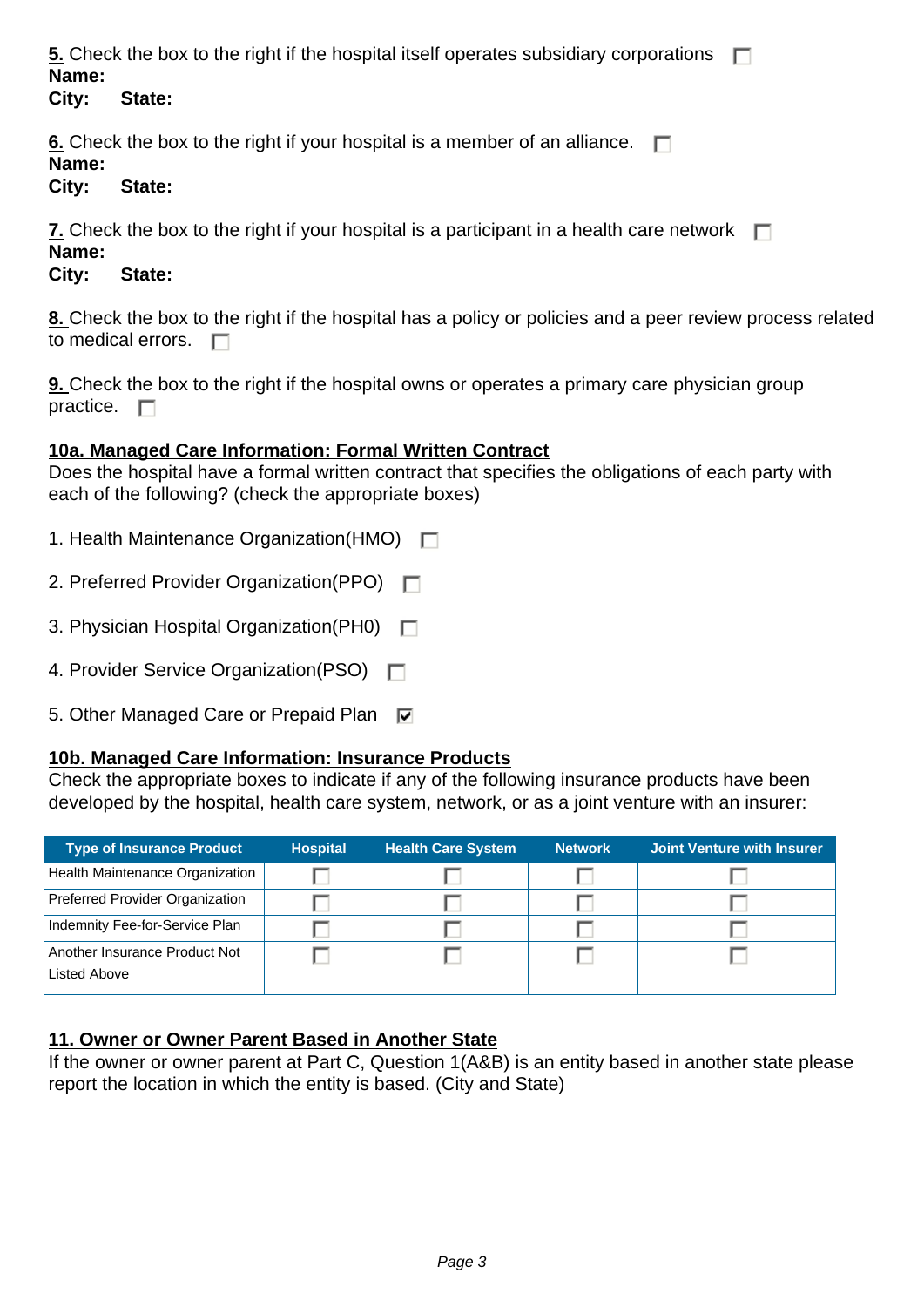## **Part D : Inpatient Services**

## **1. Utilization of Beds as Set Up and Staffed(SUS):**

Please indicate the following information. Dod not include newborn and neonatal services. Do not include long-term care untits, such as Skilled Nursing Facility beds, if not licensed as hospital beds. If your facility is approved for LTCH beds report them below.

| <b>Category</b>         | <b>SUS Beds</b> | <b>Admissions</b> | <b>Inpatient Days</b> | <b>Discharges</b> | <b>Discharge Days</b> |
|-------------------------|-----------------|-------------------|-----------------------|-------------------|-----------------------|
| Obstetrics (no GYN,     | 0               | 0                 | 0                     | $\mathbf 0$       | $\mathbf 0$           |
| include LDRP)           |                 |                   |                       |                   |                       |
| Pediatrics (Non ICU)    | 0               | $\boldsymbol{0}$  | 0                     | $\mathbf 0$       | $\pmb{0}$             |
| Pediatric ICU           | 0               | $\mathbf 0$       | 0                     | $\mathbf 0$       | $\mathbf 0$           |
| Gynecology (No OB)      | 0               | $\mathbf 0$       | $\mathbf 0$           | $\mathbf 0$       | $\mathbf 0$           |
| <b>General Medicine</b> | 0               | $\mathbf 0$       | 0                     | $\mathbf 0$       | $\mathbf 0$           |
| <b>General Surgery</b>  | 0               | 0                 | 0                     | 0                 | $\Omega$              |
| Medical/Surgical        | 10              | 400               | 1,233                 | 400               | 1,233                 |
| <b>Intensive Care</b>   | 0               | 0                 | 0                     | 0                 | $\Omega$              |
| Psychiatry              | 10              | 122               | 1,138                 | 122               | 1,138                 |
| Substance Abuse         | 0               | $\mathbf 0$       | 0                     | $\mathbf 0$       | $\mathbf 0$           |
| <b>Adult Physical</b>   | 0               | $\mathbf 0$       | 0                     | $\mathbf 0$       | $\mathbf 0$           |
| Rehabilitation (18 &    |                 |                   |                       |                   |                       |
| Up)                     |                 |                   |                       |                   |                       |
| Pediatric Physical      | 0               | $\mathbf 0$       | 0                     | $\mathsf 0$       | $\mathbf 0$           |
| Rehabilitation (0-17)   |                 |                   |                       |                   |                       |
| <b>Burn Care</b>        | 0               | 0                 | 0                     | $\mathbf 0$       | $\mathbf 0$           |
| Swing Bed (Include All  | 0               | 0                 | 0                     | 0                 | $\mathbf 0$           |
| Utilization)            |                 |                   |                       |                   |                       |
| Long Term Care          | 0               | $\mathbf 0$       | $\overline{0}$        | $\mathsf 0$       | $\mathbf 0$           |
| Hospital (LTCH)         |                 |                   |                       |                   |                       |
|                         | 0               | $\mathbf 0$       | 0                     | $\mathsf 0$       | $\pmb{0}$             |
|                         | 0               | $\mathbf 0$       | 0                     | 0                 | $\mathbf 0$           |
|                         | 0               | $\mathbf 0$       | 0                     | $\overline{0}$    | $\Omega$              |
| <b>Total</b>            | 20              | 522               | 2,371                 | 522               | 2,371                 |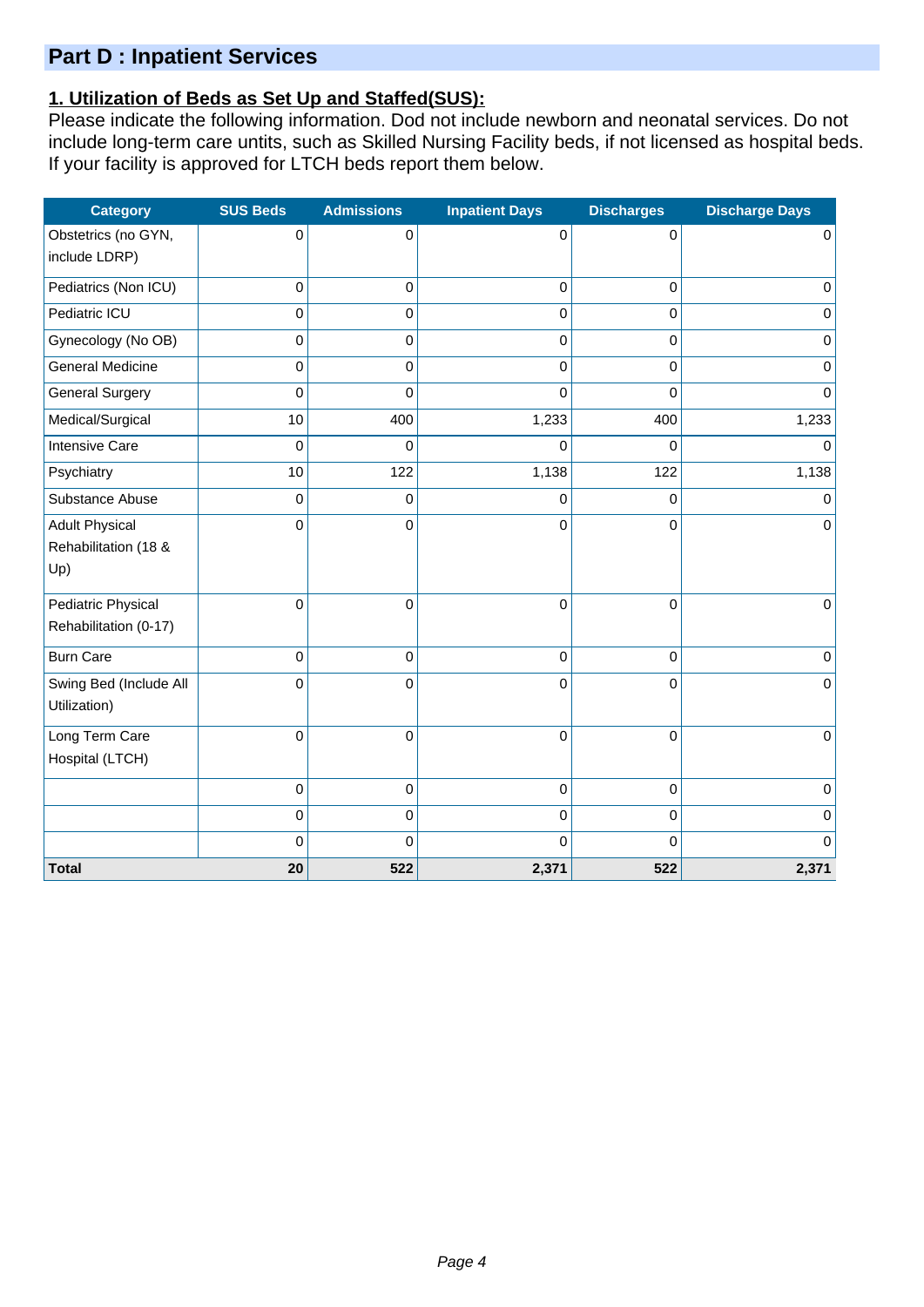## **2. Race/Ethnicity**

Please report admissions and inpatient days for the hospital by the following race and ethnicity categories. Exclude newborn and neonatal.

| <b>Race/Ethnicity</b>         | <b>Admissions</b> | <b>Inpatient Days</b> |
|-------------------------------|-------------------|-----------------------|
| American Indian/Alaska Native | 0                 | 0                     |
| Asian                         |                   | $\overline{2}$        |
| Black/African American        | 131               | 419                   |
| Hispanic/Latino               | 0                 | 0                     |
| Pacific Islander/Hawaiian     | 0                 | $\Omega$              |
| White                         | 265               | 797                   |
| Multi-Racial                  | 3                 | 15                    |
| <b>Total</b>                  | 400               | 1,233                 |

#### **3. Gender**

Please report admissions and inpatient days by gender. Exclude newborn and neonatal.

| <b>Gender</b> | <b>Admissions</b> | <b>Inpatient Days</b> |
|---------------|-------------------|-----------------------|
| Male          | 189               | 527                   |
| Female        | 211               | 706                   |
| <b>Total</b>  | 400               | 1,233                 |

#### **4. Payment Source**

Please report admissions and inpatient days by primary payment source. Exclude newborn and neonatal.

| <b>Primary Payment Source</b> | <b>Admissions</b> | <b>Inpatient Days</b> |
|-------------------------------|-------------------|-----------------------|
| Medicare                      | 161               | 533                   |
| Medicaid                      | 41                | 108                   |
| Peachare                      |                   |                       |
| Third-Party                   | 163               | 518                   |
| Self-Pay                      | 35                | 74                    |
| Other                         |                   |                       |

## **5. Discharges to Death**

Report the total number of inpatient admissions discharged during the reporting period due to death. 6

#### **6. Charges for Selected Services**

Please report the hospital's average charges as of 12-31-2019 (to the nearest whole dollar).

| <b>Service</b>                                    | <b>Charge</b> |
|---------------------------------------------------|---------------|
| Private Room Rate                                 | 1.113         |
| Semi-Private Room Rate                            | 580           |
| Operating Room: Average Charge for the First Hour | 6.850         |
| Average Total Charge for an Inpatient Day         | 7.420         |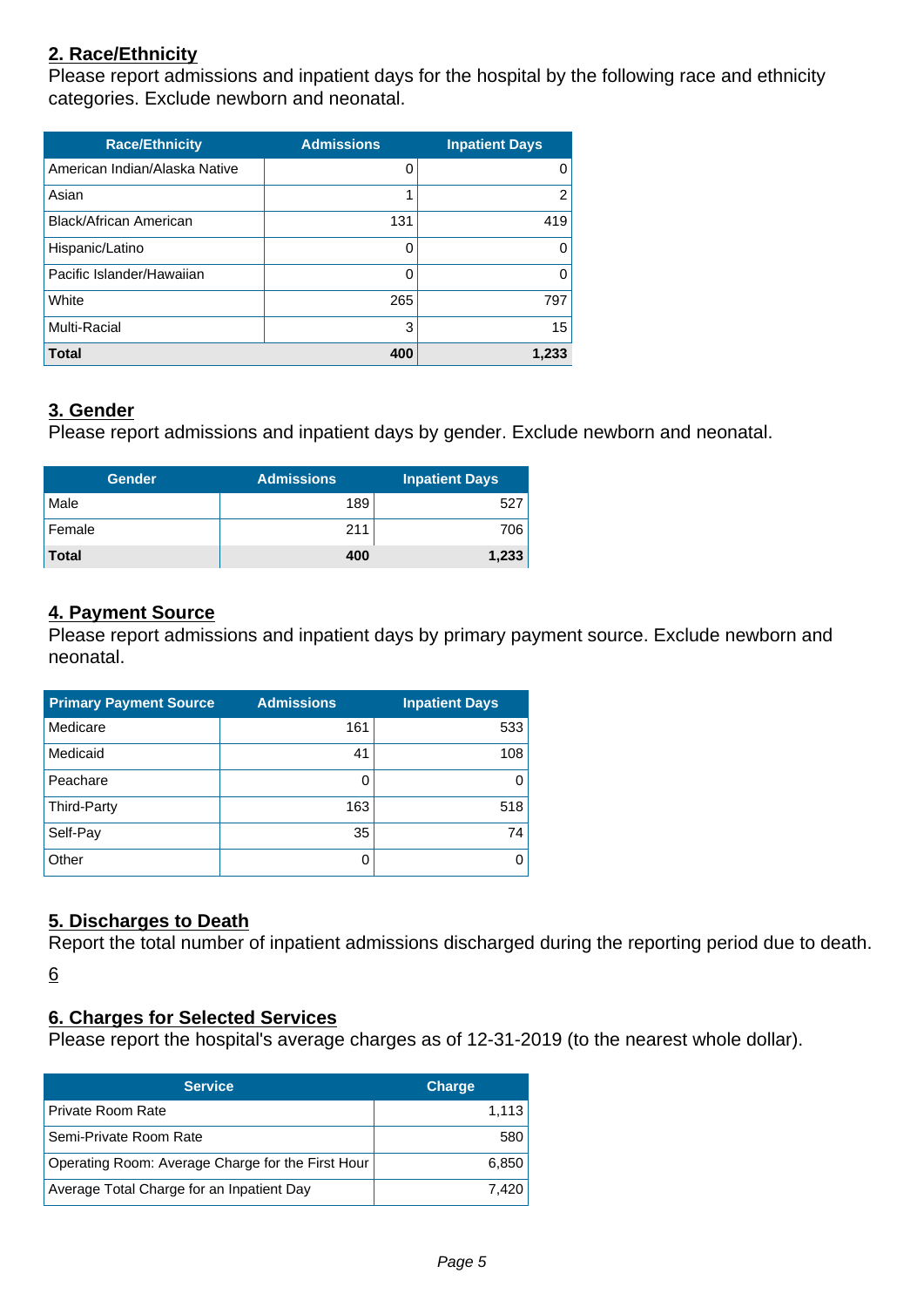## **Part E : Emergency Department and Outpatient Services**

#### **1. Emergency Visits**

Please report the number of emergency visits only.

8,302

#### **2. Inpatient Admissions from ER**

Please report inpatient admssions to the Hospital from the ER for emergency cases ONLY. 307

#### **3. Beds Available**

Please report the number of beds available in ER as of the last day of the report period.

6

## **4. Utilization by Specific type of ER bed or room for the report period.**

| <b>Type of ER Bed or Room</b>                                  | <b>Beds</b> | <b>Visits</b> |
|----------------------------------------------------------------|-------------|---------------|
| Beds dedicated for Trauma                                      |             | 0             |
| Beds or Rooms dedicated for Psychiatric /Substance Abuse cases |             | 0             |
| <b>General Beds</b>                                            | 6           | 8,302         |
|                                                                |             | 0             |
|                                                                |             | 0             |
|                                                                |             | 0             |
|                                                                |             |               |

## **5. Transfers**

Please provide the number of Transfers to another institution from the Emergency Department. 370

## **6. Non-Emergency Visits**

Please provide the number of Outpatient/Clinic/All Other Non-Emergency visits to the hospital.

12,744

## **7. Observation Visits/Cases**

Please provide the total number of Observation visits/cases for the entire report period.

391

## **8. Diverted Cases**

Please provide the number of cases your ED diverted while on Ambulance Diversion for the entire report period.

0

## **9. Ambulance Diversion Hours**

Please provide the total number of Ambulance Diversion hours for your ED for the entire report period

0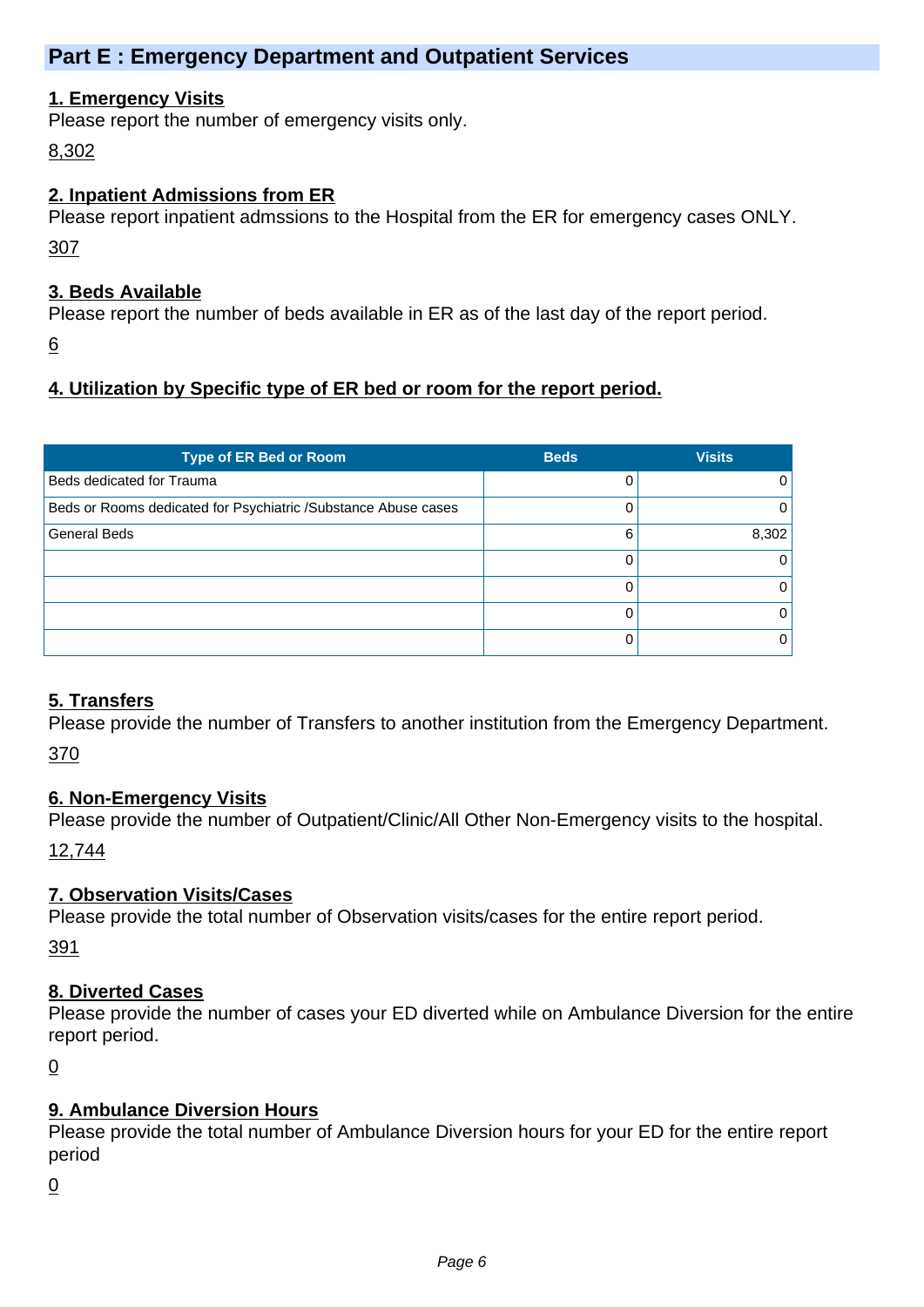#### **10. Untreated Cases**

Please provide the number of patients who sought care in your ED but who left without or before being treated. Do not include patients who were transferred or cases that were diverted.

245

# **Part F : Services and Facilities**

#### **1a. Services and Facilities**

Please report services offered onsite for in-house and contract services as requested. Please reflect the status of the service during the report period. (Use the blank lines to specify other services.)

| Site Codes                                  |  |
|---------------------------------------------|--|
| $1 = \ln$ -House - Provided by the Hospital |  |

- $2 =$  Contract Provided by a contractor but onsite  $2 =$  Newly Initiated
- $3 = Not Applied$
- Status Codes  $1 = On-Goinq$

4 = Not Applicable

| <b>Service/Facilities</b>              | <b>Site Code</b> | <b>Service Status</b> |
|----------------------------------------|------------------|-----------------------|
| <b>Podatric Services</b>               | 3                | 4                     |
| <b>Renal Dialysis</b>                  | 3                | 4                     |
| <b>ESWL</b>                            | 3                | 4                     |
| <b>Billiary Lithotropter</b>           | 3                | 4                     |
| Kidney Transplants                     | 3                | 4                     |
| <b>Heart Transplants</b>               | 3                | 4                     |
| Other-Organ/Tissues Transplants        | 3                | 4                     |
| Diagnostic X-Ray                       | 1                | $\mathbf{1}$          |
| Computerized Tomography Scanner (CTS)  | 1                | 1                     |
| Radioisotope, Diagnositic              | 3                | 4                     |
| Positron Emission Tomography (PET)     | 3                | 4                     |
| Radioisotope, Therapeutic              | 3                | 4                     |
| Magnetic Resonance Imaging (MRI)       | 1                | 1                     |
| Chemotherapy                           | 3                | 4                     |
| <b>Respiratory Therapy</b>             | 1                | 1                     |
| Occupational Therapy                   | 3                | 4                     |
| <b>Physical Therapy</b>                | 1                | 1                     |
| Speech Pathology Therapy               | 3                | 4                     |
| Gamma Ray Knife                        | 3                | 4                     |
| <b>Audiology Services</b>              | 3                | 4                     |
| HIV/AIDS Diagnostic Treatment/Services | 3                | 4                     |
| <b>Ambulance Services</b>              | 3                | 4                     |
| Hospice                                | 3                | 4                     |
| <b>Respite Care Services</b>           | 3                | 4                     |
| Ultrasound/Medical Sonography          | 1                | 1                     |
|                                        | $\mathbf 0$      | 0                     |
|                                        | 0                | 0                     |
|                                        | 0                | $\pmb{0}$             |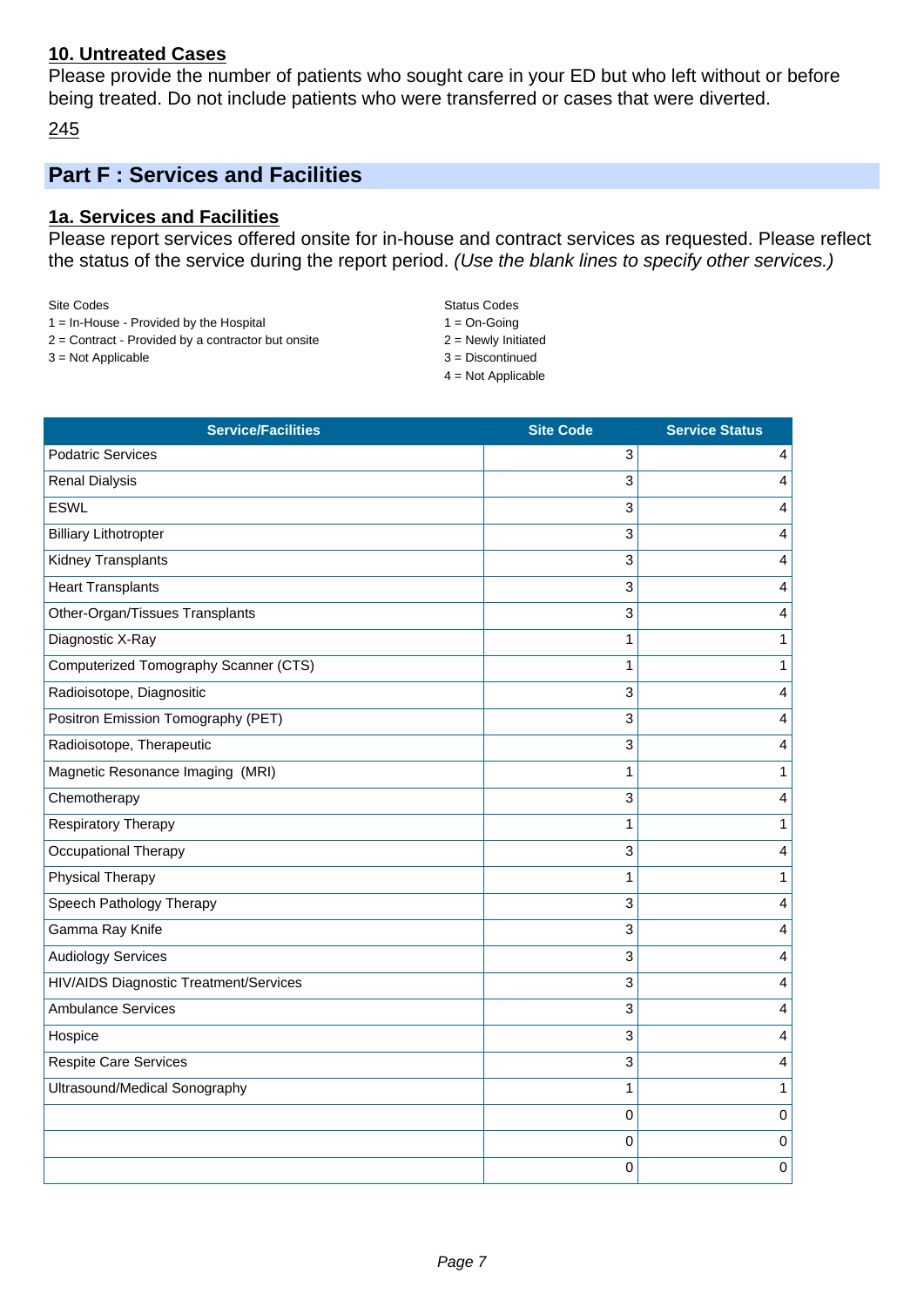## **1b. Report Period Workload Totals**

Please report the workload totals for in-house and contract services as requested. The number of units should equal the number of machines.

| <b>Category</b>                                         | <b>Total</b> |
|---------------------------------------------------------|--------------|
| <b>Number of Podiatric Patients</b>                     | 0            |
| Number of Dialysis Treatments                           | 0            |
| Number of ESWL Patients                                 | 0            |
| Number of ESWL Procedures                               | 0            |
| Number of ESWL Units                                    | 0            |
| Number of Biliary Lithotripter Procedures               | 0            |
| Number of Biliary Lithotripter Units                    | 0            |
| Number of Kidney Transplants                            | 0            |
| Number of Heart Transplants                             | 0            |
| Number of Other-Organ/Tissues Treatments                | $\mathbf 0$  |
| Number of Diagnostic X-Ray Procedures                   | 6,040        |
| Number of CTS Units (machines)                          | 1            |
| Number of CTS Procedures                                | 2,918        |
| Number of Diagnostic Radioisotope Procedures            | 0            |
| Number of PET Units (machines)                          | 0            |
| Number of PET Procedures                                | 0            |
| Number of Therapeautic Radioisotope Procedures          | 0            |
| Number of Number of MRI Units                           | 1            |
| Number of Number of MRI Procedures                      | 605          |
| Number of Chemotherapy Treatments                       | $\mathbf 0$  |
| Number of Respiratory Therapy Treatments                | 10,100       |
| Number of Occupational Therapy Treatments               | 0            |
| Number of Physical Therapy Treatments                   | 8,715        |
| Number of Speech Pathology Patients                     | 0            |
| Number of Gamma Ray Knife Procedures                    | 0            |
| Number of Gamma Ray Knife Units                         | 0            |
| Number of Audiology Patients                            | 0            |
| Number of HIV/AIDS Diagnostic Procedures                | 0            |
| Number of HIV/AIDS Patients                             | 0            |
| Number of Ambulance Trips                               | 0            |
| Number of Hospice Patients                              | $\pmb{0}$    |
| Number of Respite care Patients                         | 0            |
| Number of Ultrasound/Medical Sonography Units           | 0            |
| Number of Ultrasound/Medical Sonography Procedures      | 1            |
| Number of Treatments, Procedures, or Patients (Other 1) | 1,227        |
| Number of Treatments, Procedures, or Patients (Other 2) | 1,937        |
| Number of Treatments, Procedures, or Patients (Other 3) | 1,065        |

## **2. Medical Ventilators**

Provide the number of computerized/mechanical Ventilator Machines that were in use or available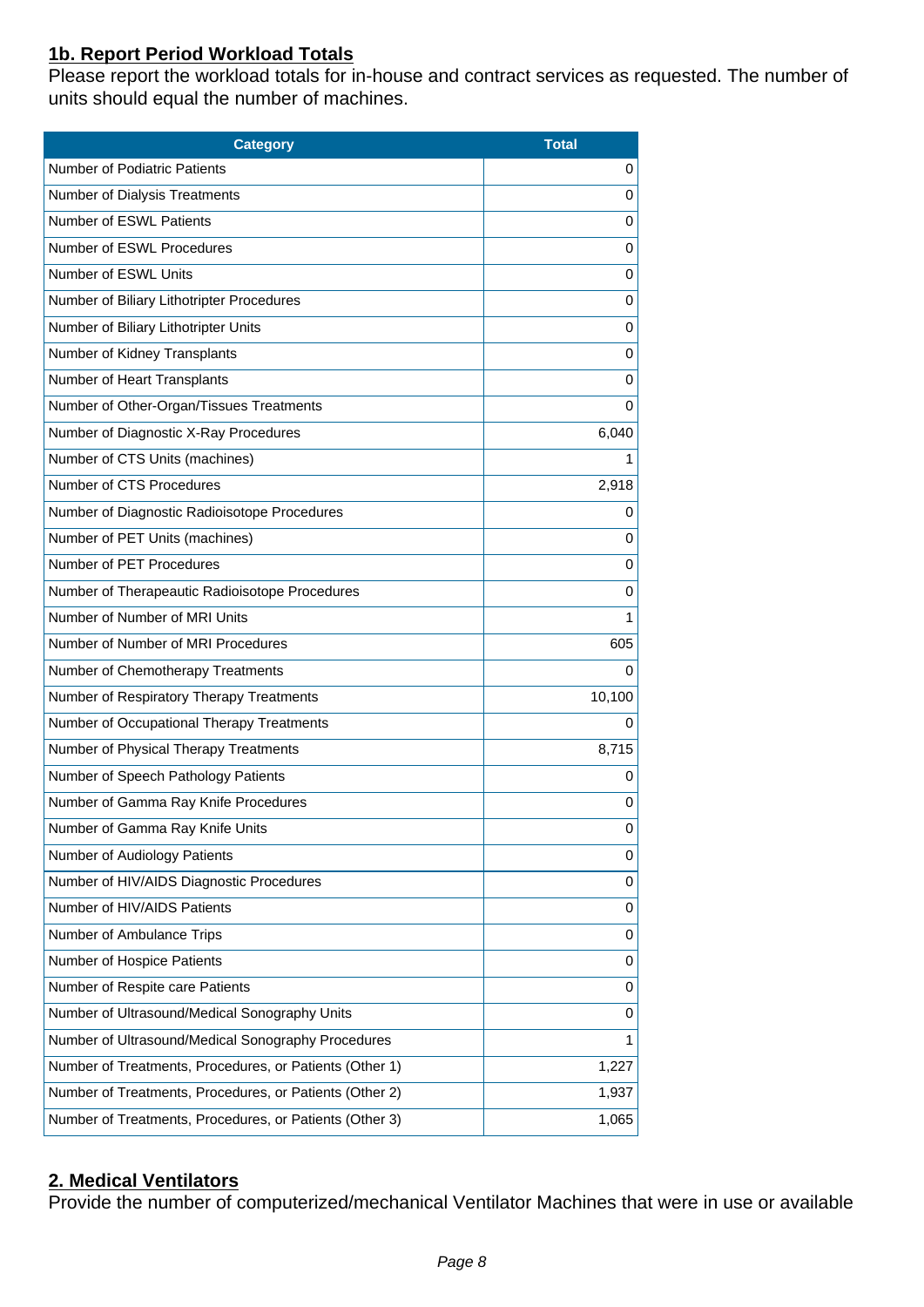for immediate use as of the last day of the report period (12/31).

1

## **3. Robotic Surgery System**

Please report the number of units, number of procedures, and type of unit(s).

| # Units | # Procedures | Type of Unit(s) |
|---------|--------------|-----------------|
|         |              |                 |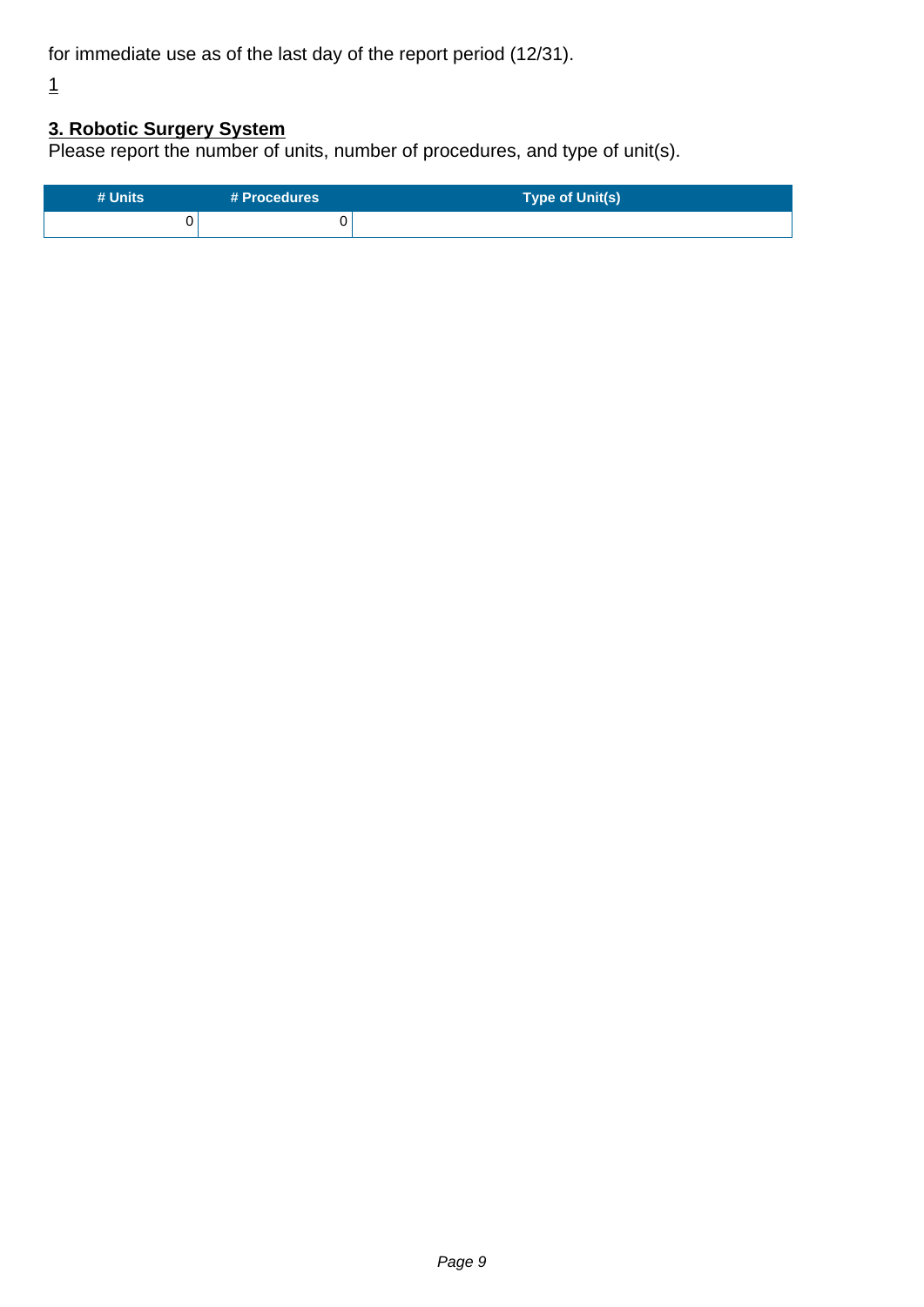# **Part G : Facility Workforce Information**

#### **1. Budgeted Staff**

Please report the number of budgeted fulltime equivalents (FTEs) and the number of vacancies as of 12-31-2019. Also, include the number of contract or temporary staff (eg. agency nurses) filling budgeted vacancies as of 12-31-2019.

| <b>Profession</b>                          | <b>Profession</b> | <b>Profession</b> | <b>Profession</b> |
|--------------------------------------------|-------------------|-------------------|-------------------|
| <b>Licensed Physicians</b>                 | 2.00              | 0.00              | 0.00              |
| Physician Assistants Only (not including   | 0.00              | 0.00              | 0.00              |
| Licensed Physicians)                       |                   |                   |                   |
| Registered Nurses (RNs-Advanced Practice*) | 12.00             | 4.00              | 1.00              |
| Licensed Practical Nurses (LPNs)           | 12.00             | 0.00              | 0.00              |
| Pharmacists                                | 1.00              | 0.00              | 0.00              |
| Other Health Services Professionals*       | 47.00             | 2.00              | 0.00              |
| Administration and Support                 | 45.00             | 4.00              | 0.00              |
| All Other Hospital Personnel (not included | 0.00              | 0.00              | 0.00              |
| above)                                     |                   |                   |                   |

## **2. Filling Vacancies**

Using the drop-down menus, please select the average time needed during the past six months to fill each type of vacant position.

| <b>Type of Vacancy</b>                            | <b>Average Time Needed to Fill Vacancies</b> |
|---------------------------------------------------|----------------------------------------------|
| Physician's Assistants                            | Not Applicable                               |
| Registered Nurses (RNs-Advance Practice)          | More than 90 Days                            |
| Licensed Practical Nurses (LPNs)                  | 61-90 Days                                   |
| <b>Pharmacists</b>                                | More than 90 Days                            |
| <b>Other Health Services Professionals</b>        | 61-90 Days                                   |
| All Other Hospital Personnel (not included above) | 61-90 Days                                   |

## **3. Race/Ethnicity of Physicians**

Please report the number of physicians with admitting privileges by race.

| <b>Race/Ethnicity</b>         | <b>Number of Physicians</b> |
|-------------------------------|-----------------------------|
| American Indian/Alaska Native | 0                           |
| Asian                         | 0                           |
| Black/African American        | $\overline{2}$              |
| Hispanic/Latino               | 0                           |
| Pacific Islander/Hawaiian     | 0                           |
| White                         | 35                          |
| <b>Multi-Racial</b>           | 2                           |

## **4. Medical Staff**

Please report the number of active and associate/provisional medical staff for the following specialty categories. Keep in mind that physicians may be counted in more than one specialty. Please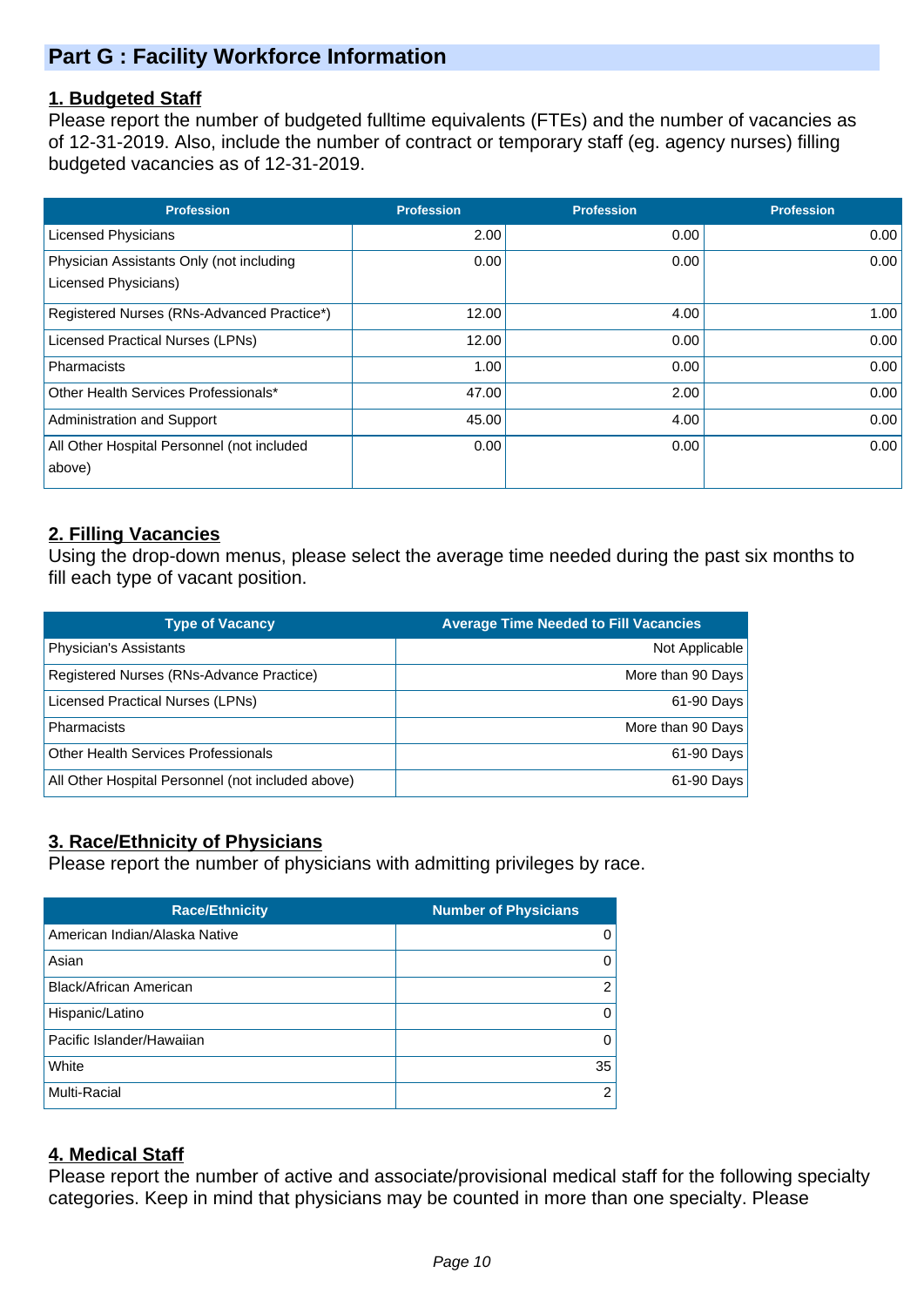indicate whether the specialty group(s) is hospital-based. Also, indicate how many of each medical specialty are enrolled as providers in Georgia Medicaid/PeachCare for Kids and/or the Public Employee Health Benefit Plans (PEHB-State Health Benefit Plant and/or Board of Regents Benefit Plan).

| <b>Medical Specialties</b>       | <b>Number of</b>     | <b>Check if Any</b> | <b>Number Enrolled as Providers in</b> | Number Enrolled as            |
|----------------------------------|----------------------|---------------------|----------------------------------------|-------------------------------|
|                                  | <b>Medical Staff</b> | are Hospital Based  | <b>Medicaid/PeachCare</b>              | <b>Providers in PEHB Plan</b> |
| General and Family               |                      |                     | 3                                      |                               |
| Practice                         |                      |                     |                                        |                               |
| General Internal Medicine        |                      |                     |                                        |                               |
| Pediatricians                    |                      |                     |                                        | 0                             |
| <b>Other Medical Specialties</b> | 12                   |                     | 12                                     | 12                            |

| <b>Surgical Specialties</b>       | <b>Number of</b>     | <b>Check if Any</b> | <b>Number Enrolled as Providers in</b> | <b>Number Enrolled as</b>     |
|-----------------------------------|----------------------|---------------------|----------------------------------------|-------------------------------|
|                                   | <b>Medical Staff</b> | are Hospital Based  | <b>Medicaid/PeachCare</b>              | <b>Providers in PEHB Plan</b> |
| <b>Obstetrics</b>                 | 0                    |                     | 0                                      | $\overline{0}$                |
| Non-OB Physicians                 | $\overline{2}$       |                     | 2                                      | $\overline{2}$                |
| <b>Providing OB Services</b>      |                      |                     |                                        |                               |
| Gynecology                        | 0                    |                     | 0                                      | $\overline{0}$                |
| <b>Ophthalmology Surgery</b>      |                      |                     |                                        |                               |
| <b>Orthopedic Surgery</b>         | 0                    |                     | $\Omega$                               | $\overline{0}$                |
| <b>Plastic Surgery</b>            | 0                    |                     | $\Omega$                               | $\overline{0}$                |
| <b>General Surgery</b>            | $\overline{2}$       | ⊽                   | $\Omega$                               | $\overline{0}$                |
| <b>Thoracic Surgery</b>           | $\Omega$             |                     | $\Omega$                               | $\overline{0}$                |
| <b>Other Surgical Specialties</b> | $\Omega$             |                     | 0                                      | $\overline{0}$                |

| <b>Other Specialties</b>  | <b>Number of</b>     | <b>Check if Any</b> | <b>Number Enrolled as Providers in</b> | <b>Number Enrolled as</b>     |
|---------------------------|----------------------|---------------------|----------------------------------------|-------------------------------|
|                           | <b>Medical Staff</b> | are Hospital Based  | <b>Medicaid/PeachCare</b>              | <b>Providers in PEHB Plan</b> |
| Anesthesiology            | 0                    |                     | 0                                      | $\Omega$                      |
| Dermatology               | ი                    |                     | $\Omega$                               | 0                             |
| <b>Emergency Medicine</b> | 11                   |                     | 11                                     | 11                            |
| Nuclear Medicine          | 0                    |                     | $\Omega$                               | 0                             |
| Pathology                 |                      |                     |                                        |                               |
| Psychiatry                |                      |                     |                                        |                               |
| Radiology                 | 5                    |                     | 5                                      | 5                             |
|                           | 0                    |                     | 0                                      | $\mathbf 0$                   |
|                           | U                    |                     | 0                                      | $\Omega$                      |
|                           | O                    |                     | $\Omega$                               | $\Omega$                      |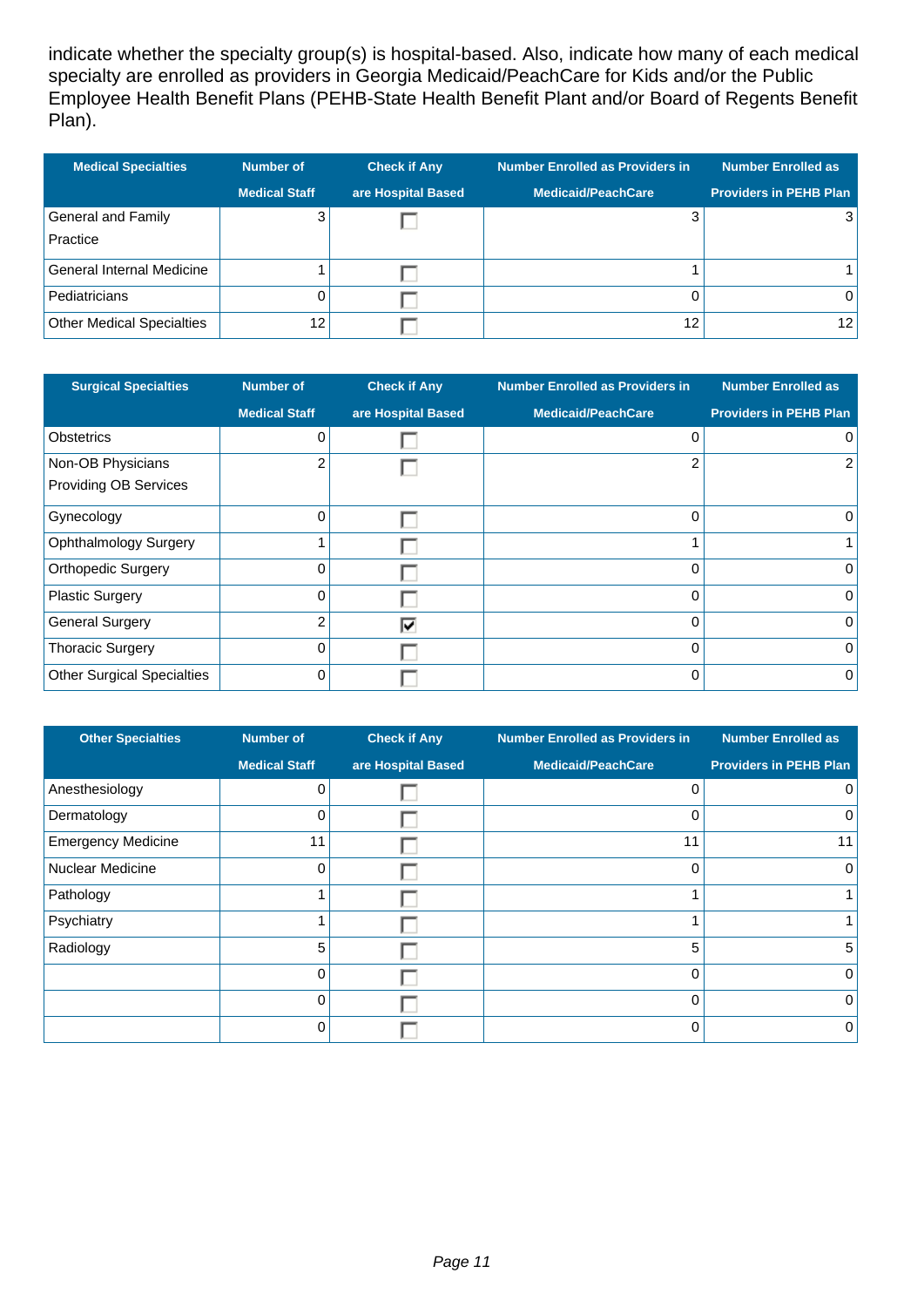## **5a. Non-Physicians**

Please report the number of professionals for the categories below. Exclude any hospital-based staff reported in Part G, Questions 1,2,3 and 4 above.

| <b>Profession</b>                                                      | <b>Number</b> |
|------------------------------------------------------------------------|---------------|
| Dentists (include oral surgeions) with Admitting<br>Privleges          |               |
| <b>Podiatrists</b>                                                     | 2             |
| Certified Nurse Midwives with Clinical Privileges in the<br>Hospital   | $\Omega$      |
| All Other Staff Affiliates with Clinical Privileges in the<br>Hospital | 2             |

#### **5b. Name of Other Professions**

Please provide the names of professions classified as "Other Staff Affiliates with Clinical Privileges" above.

ROBERT ROBERTSON, CRNA; DAVID THOMPSON, CRNA

**Comments and Suggestions:**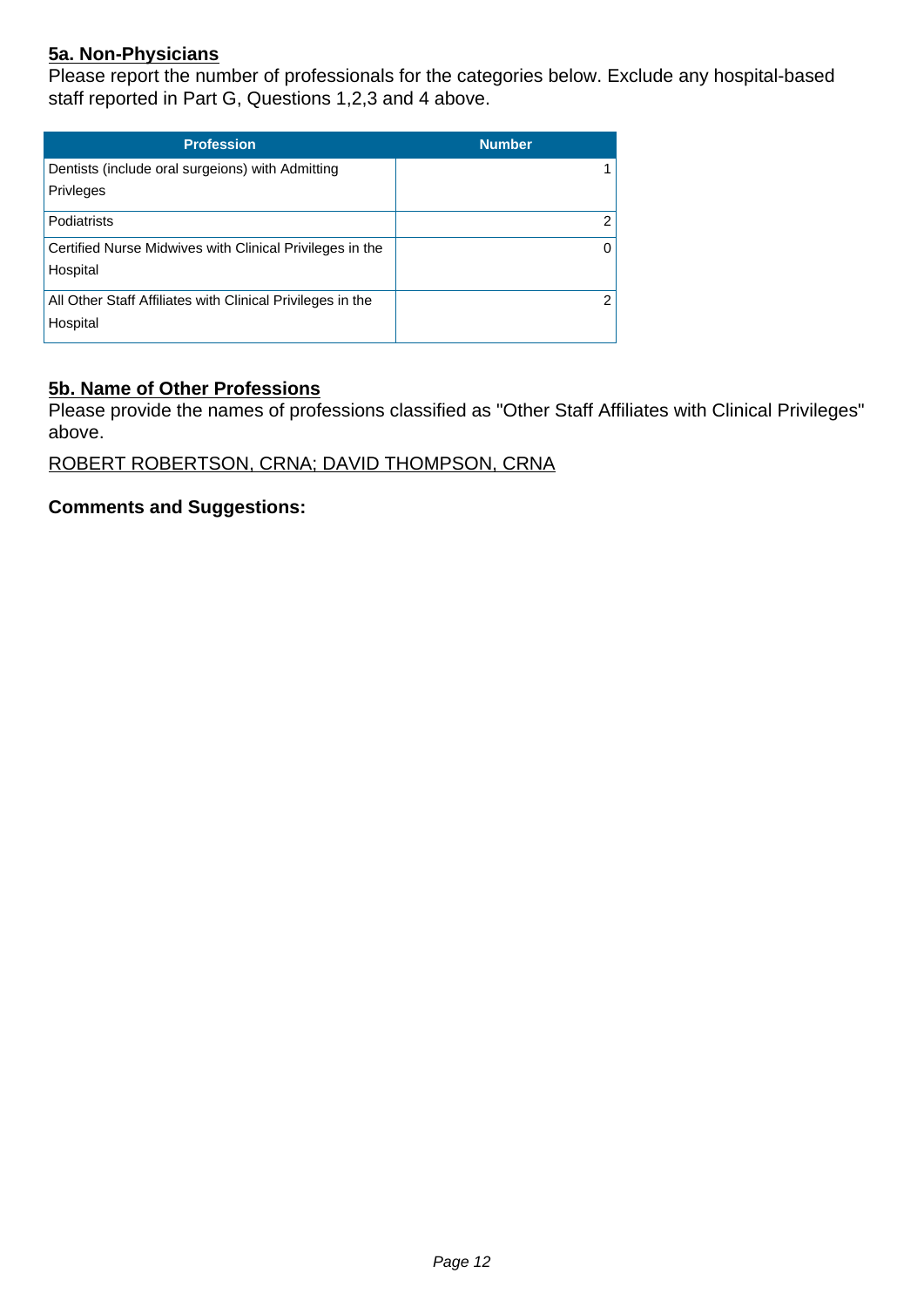## **Part H : Physician Name and License Number**

#### **1. Physicians on Staff**

Please report the full name and license number of each physician on staff. **(Due to the large number of entries, this section has been moved to a separate PDF file.)**

## **Part I : Patient Origin Table**

#### **1. Patient Origin**

Please report the county of origin for the inpatient admissions or discharges excluding newborns (except surgical services should include outpatients only).

Inpat=Inpatient Services S18+=Substance abuse adult 18 and over Surg=Outpatient Surgical S13-17=Substance abuse adolescent 13-17 OB=Obstetric E18+=Extended care adult 18 and over P18+=Acute psychiatric adult 18 and over E13-17=Extended care adolescent 13-17 P13-17=Acute psychiatric adolescent 13-17 E0-12=Extended care children 0-12 P0-12=Acute psychiatric children 12 and under LTCH=Long Term Care Hospital Rehab=Inpatient Rehabilitation

| <b>County</b>      | <b>Inpat</b>            | <b>Surg</b>             | <b>OB</b>           | $P18+$                   | P13-17      | P0-12       | $S18+$              | S13-17         | $E18+$         | E13-17         | E0-12               | <b>LTCH</b>    | <b>Rehab</b>    |
|--------------------|-------------------------|-------------------------|---------------------|--------------------------|-------------|-------------|---------------------|----------------|----------------|----------------|---------------------|----------------|-----------------|
| Appling            | $\mathbf 0$             | $\sqrt{3}$              | $\mathsf 0$         | $\mathbf 2$              | $\pmb{0}$   | $\pmb{0}$   | $\mathsf 0$         | $\mathbf 0$    | $\pmb{0}$      | $\pmb{0}$      | $\pmb{0}$           | $\pmb{0}$      | $\overline{0}$  |
| Bacon              | $\mathbf 0$             | $\mathbf 0$             | $\mathbf 0$         | $\mathbf{1}$             | $\pmb{0}$   | $\mathbf 0$ | $\mathbf 0$         | $\mathbf 0$    | $\mathbf 0$    | $\mathbf 0$    | $\pmb{0}$           | $\overline{0}$ | $\pmb{0}$       |
| <b>Baldwin</b>     | $\mathbf 0$             | $\mathbf 0$             | $\pmb{0}$           | $\mathbf{1}$             | $\pmb{0}$   | $\pmb{0}$   | $\mathbf 0$         | $\pmb{0}$      | $\mathbf 0$    | $\mathbf 0$    | $\mathbf 0$         | $\mathbf 0$    | $\mathbf 0$     |
| <b>Brooks</b>      | $\overline{0}$          | $\mathbf 0$             | $\mathbf 0$         | $\overline{a}$           | $\mathbf 0$ | $\mathbf 0$ | $\mathbf 0$         | $\overline{0}$ | $\overline{0}$ | $\mathbf 0$    | $\mathbf 0$         | $\overline{0}$ | $\pmb{0}$       |
| <b>Bryan</b>       | $\mathbf 2$             | 30                      | $\mathsf{O}\xspace$ | $\overline{\mathcal{I}}$ | $\pmb{0}$   | $\mathbf 0$ | $\pmb{0}$           | $\pmb{0}$      | $\pmb{0}$      | $\pmb{0}$      | $\pmb{0}$           | $\mathbf 0$    | $\pmb{0}$       |
| <b>Bulloch</b>     | 16                      | 230                     | $\pmb{0}$           | 15                       | $\pmb{0}$   | $\mathbf 0$ | $\pmb{0}$           | $\mathbf 0$    | $\mathbf 0$    | $\pmb{0}$      | $\pmb{0}$           | $\mathbf 0$    | $\pmb{0}$       |
| <b>Burke</b>       | $\mathbf 0$             | $\pmb{0}$               | $\mathsf{O}\xspace$ | $\mathbf{1}$             | $\pmb{0}$   | $\mathbf 0$ | $\mathsf{O}\xspace$ | $\mathbf 0$    | $\overline{0}$ | $\pmb{0}$      | $\mathbf 0$         | $\overline{0}$ | $\pmb{0}$       |
| Camden             | $\mathbf 0$             | $\mathbf 0$             | $\mathbf 0$         | $\mathbf{1}$             | $\mathbf 0$ | $\pmb{0}$   | $\mathbf 0$         | $\mathbf 0$    | $\mathbf 0$    | $\pmb{0}$      | $\overline{0}$      | $\mathbf 0$    | $\mathbf 0$     |
| Candler            | $\mathbf{1}$            | 22                      | $\mathbf 0$         | $\overline{7}$           | $\mathbf 0$ | $\pmb{0}$   | $\mathbf 0$         | $\mathbf 0$    | $\overline{0}$ | $\overline{0}$ | $\mathbf 0$         | $\overline{0}$ | $\pmb{0}$       |
| Chatham            | $\mathbf{3}$            | $\overline{c}$          | $\mathsf{O}\xspace$ | 25                       | $\pmb{0}$   | $\mathbf 0$ | $\mathsf 0$         | $\pmb{0}$      | $\overline{0}$ | $\pmb{0}$      | $\mathbf 0$         | $\mathbf 0$    | $\pmb{0}$       |
| Effingham          | $\mathbf{3}$            | 3                       | $\pmb{0}$           | $\boldsymbol{9}$         | $\pmb{0}$   | $\mathbf 0$ | $\mathsf{O}\xspace$ | $\mathbf 0$    | $\overline{0}$ | $\pmb{0}$      | $\pmb{0}$           | $\mathbf 0$    | 0               |
| Emanuel            | $\overline{0}$          | 14                      | $\pmb{0}$           | $\overline{1}$           | $\mathbf 0$ | $\pmb{0}$   | $\pmb{0}$           | $\pmb{0}$      | $\overline{0}$ | $\pmb{0}$      | $\mathbf 0$         | $\overline{0}$ | $\pmb{0}$       |
| Evans              | 233                     | 334                     | $\mathsf{O}\xspace$ | 15                       | $\mathbf 0$ | $\mathbf 0$ | $\pmb{0}$           | $\pmb{0}$      | $\overline{0}$ | $\pmb{0}$      | $\mathbf 0$         | $\overline{0}$ | $\pmb{0}$       |
| Glynn              | $\mathbf{1}$            | $\pmb{0}$               | $\mathsf{O}\xspace$ | $\overline{c}$           | $\pmb{0}$   | $\mathbf 0$ | $\mathsf{O}\xspace$ | $\mathbf 0$    | $\overline{0}$ | $\mathbf 0$    | $\pmb{0}$           | $\mathbf 0$    | $\pmb{0}$       |
| Jeff Davis         | $\mathbf 0$             | $\overline{c}$          | $\mathsf{O}\xspace$ | $\mathsf{O}\xspace$      | $\pmb{0}$   | $\mathbf 0$ | $\mathsf{O}\xspace$ | $\pmb{0}$      | $\pmb{0}$      | $\pmb{0}$      | $\pmb{0}$           | $\mathbf 0$    | $\pmb{0}$       |
| Jenkins            | $\overline{1}$          | $\overline{\mathbf{4}}$ | $\pmb{0}$           | $\mathbf{1}$             | $\mathbf 0$ | $\pmb{0}$   | $\pmb{0}$           | $\pmb{0}$      | $\overline{0}$ | $\mathbf 0$    | $\pmb{0}$           | $\mathbf 0$    | $\pmb{0}$       |
| Johnson            | $\mathbf 0$             | $\mathbf{1}$            | $\pmb{0}$           | $\pmb{0}$                | $\mathbf 0$ | $\pmb{0}$   | $\pmb{0}$           | $\pmb{0}$      | $\overline{0}$ | $\pmb{0}$      | $\mathbf 0$         | $\overline{0}$ | $\vert 0 \vert$ |
| Laurens            | $\mathbf 0$             | $\mathbf 0$             | $\mathsf{O}\xspace$ | $\mathbf{1}$             | $\pmb{0}$   | $\mathbf 0$ | $\mathsf{O}\xspace$ | $\mathbf 0$    | $\pmb{0}$      | $\pmb{0}$      | $\pmb{0}$           | $\mathbf 0$    | $\pmb{0}$       |
| Liberty            | $\mathbf{1}$            | 18                      | $\pmb{0}$           | $\mathbf{1}$             | $\pmb{0}$   | $\pmb{0}$   | $\pmb{0}$           | $\pmb{0}$      | $\overline{0}$ | $\pmb{0}$      | $\pmb{0}$           | $\mathbf 0$    | $\pmb{0}$       |
| Long               | $\overline{\mathbf{4}}$ | 12                      | $\mathsf{O}\xspace$ | $\mathbf 0$              | $\pmb{0}$   | $\mathbf 0$ | $\mathsf{O}\xspace$ | $\pmb{0}$      | $\overline{0}$ | $\pmb{0}$      | $\mathbf 0$         | $\mathbf 0$    | $\pmb{0}$       |
| McIntosh           | $\mathbf 0$             | $\overline{1}$          | $\mathsf{O}\xspace$ | $\mathbf{1}$             | $\pmb{0}$   | $\pmb{0}$   | $\pmb{0}$           | $\mathbf{0}$   | $\overline{0}$ | $\pmb{0}$      | $\mathbf 0$         | $\overline{0}$ | $\pmb{0}$       |
| Montgomery         | $\mathbf{1}$            | 12                      | $\overline{0}$      | $\mathbf{1}$             | $\pmb{0}$   | $\pmb{0}$   | $\pmb{0}$           | $\overline{0}$ | $\overline{0}$ | $\pmb{0}$      | $\mathbf 0$         | $\overline{0}$ | $\pmb{0}$       |
| Other Out of State | $\mathbf{1}$            | $\overline{7}$          | $\mathsf{O}\xspace$ | $\overline{1}$           | $\mathbf 0$ | $\mathbf 0$ | $\mathsf 0$         | $\pmb{0}$      | $\overline{0}$ | $\pmb{0}$      | $\mathbf 0$         | $\mathbf 0$    | $\pmb{0}$       |
| Pike               | $\mathbf 0$             | $\mathbf{1}$            | $\pmb{0}$           | $\pmb{0}$                | $\mathbf 0$ | $\mathbf 0$ | $\mathsf{O}\xspace$ | $\mathbf 0$    | $\overline{0}$ | $\pmb{0}$      | $\pmb{0}$           | $\mathbf 0$    | $\pmb{0}$       |
| Pulaski            | $\pmb{0}$               | $\mathbf 0$             | $\pmb{0}$           | $\overline{1}$           | $\pmb{0}$   | $\mathbf 0$ | $\mathsf{O}\xspace$ | $\pmb{0}$      | $\overline{0}$ | $\pmb{0}$      | $\mathsf{O}\xspace$ | $\mathbf 0$    | $\pmb{0}$       |
| Richmond           | $\mathbf 0$             | $\mathbf 0$             | $\pmb{0}$           | $\mathbf{1}$             | $\pmb{0}$   | $\pmb{0}$   | $\mathbf 0$         | $\pmb{0}$      | $\overline{0}$ | $\mathbf 0$    | $\mathbf 0$         | $\mathbf 0$    | $\mathbf 0$     |
| Screven            | $\overline{0}$          | 10                      | $\pmb{0}$           | 3                        | $\mathbf 0$ | $\pmb{0}$   | $\mathbf 0$         | $\mathbf 0$    | $\overline{0}$ | $\pmb{0}$      | $\mathbf 0$         | $\mathbf 0$    | $\pmb{0}$       |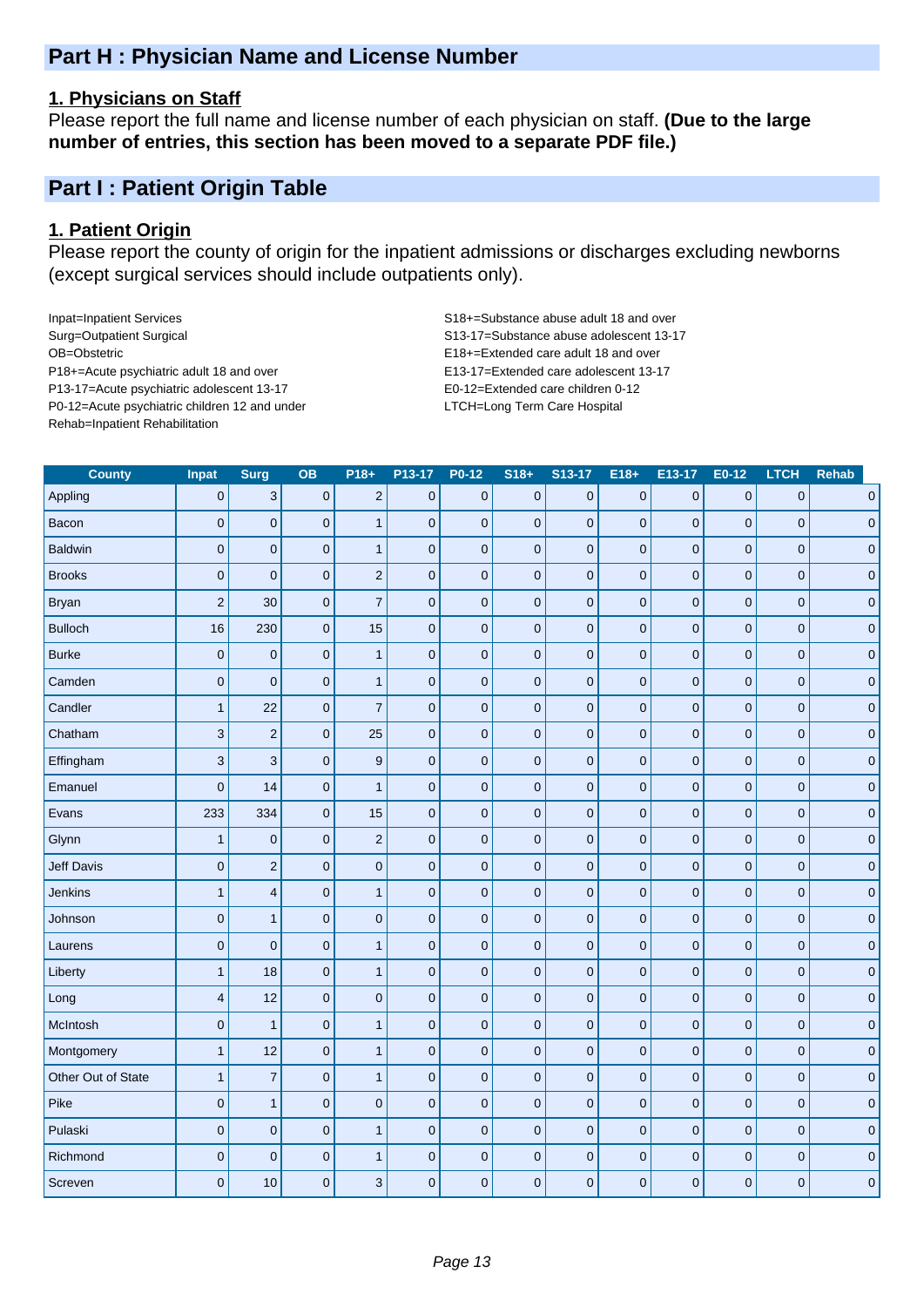| Tattnall     | 132          | 368            | $\overline{0}$ | 12 <sub>2</sub> | $\mathbf{0}$   | $\mathbf{0}$ | $\mathbf{0}$ | $\mathbf{0}$ | $\mathbf{0}$ | $\mathbf{0}$   | 0            | $\mathbf{0}$   | 0 |
|--------------|--------------|----------------|----------------|-----------------|----------------|--------------|--------------|--------------|--------------|----------------|--------------|----------------|---|
| Telfair      | 0            | $\overline{4}$ | $\overline{0}$ | 0               | $\overline{0}$ | $\Omega$     | $\mathbf 0$  | $\Omega$     | $\mathbf{0}$ | $\mathbf{0}$   | 0            | $\mathbf{0}$   | 0 |
| Thomas       | $\mathbf 0$  | 3              | $\Omega$       | 0               | $\mathbf{0}$   | $\Omega$     | $\mathbf 0$  | $\Omega$     | $\mathbf{0}$ | $\mathbf 0$    | 0            | $\mathbf{0}$   | 0 |
| Toombs       |              | 62             | $\Omega$       | $\overline{7}$  | $\mathbf{0}$   | $\Omega$     | $\mathbf 0$  | $\Omega$     | $\mathbf{0}$ | $\mathbf 0$    | $\Omega$     | $\overline{0}$ | 0 |
| Treutlen     | 0            | 3              | $\Omega$       | 0               | $\overline{0}$ | $\Omega$     | $\mathbf 0$  | $\Omega$     | $\mathbf{0}$ | $\overline{0}$ | $\Omega$     | $\mathbf{0}$   | 0 |
| Ware         | $\mathbf{0}$ | $\mathbf 0$    | $\Omega$       |                 | $\overline{0}$ | $\mathbf{0}$ | $\mathbf 0$  | $\Omega$     | $\mathbf{0}$ | $\overline{0}$ | $\Omega$     | $\mathbf{0}$   | 0 |
| Wayne        | $\mathbf{0}$ | 8              | $\Omega$       | 0               | $\overline{0}$ | $\Omega$     | $\mathbf 0$  | $\Omega$     | $\mathbf{0}$ | $\overline{0}$ | $\Omega$     | $\mathbf{0}$   | 0 |
| Wheeler      | $\mathbf{0}$ |                | $\overline{0}$ | 0               | $\overline{0}$ | $\Omega$     | $\mathbf{0}$ | $\Omega$     | $\mathbf{0}$ | $\overline{0}$ | $\Omega$     | $\mathbf{0}$   | 0 |
| Wilkes       | $\mathbf{0}$ | $\overline{0}$ | $\Omega$       | $\overline{2}$  | $\overline{0}$ | $\Omega$     | $\mathbf{0}$ | $\Omega$     | $\mathbf{0}$ | $\overline{0}$ | $\Omega$     | $\mathbf{0}$   | 0 |
| <b>Total</b> | 400          | 1,155          | <sup>0</sup>   | 122             | $\bf{0}$       | $\mathbf{0}$ | $\bf{0}$     | $\Omega$     | $\bf{0}$     | $\mathbf{0}$   | $\mathbf{0}$ | $\bf{0}$       | 0 |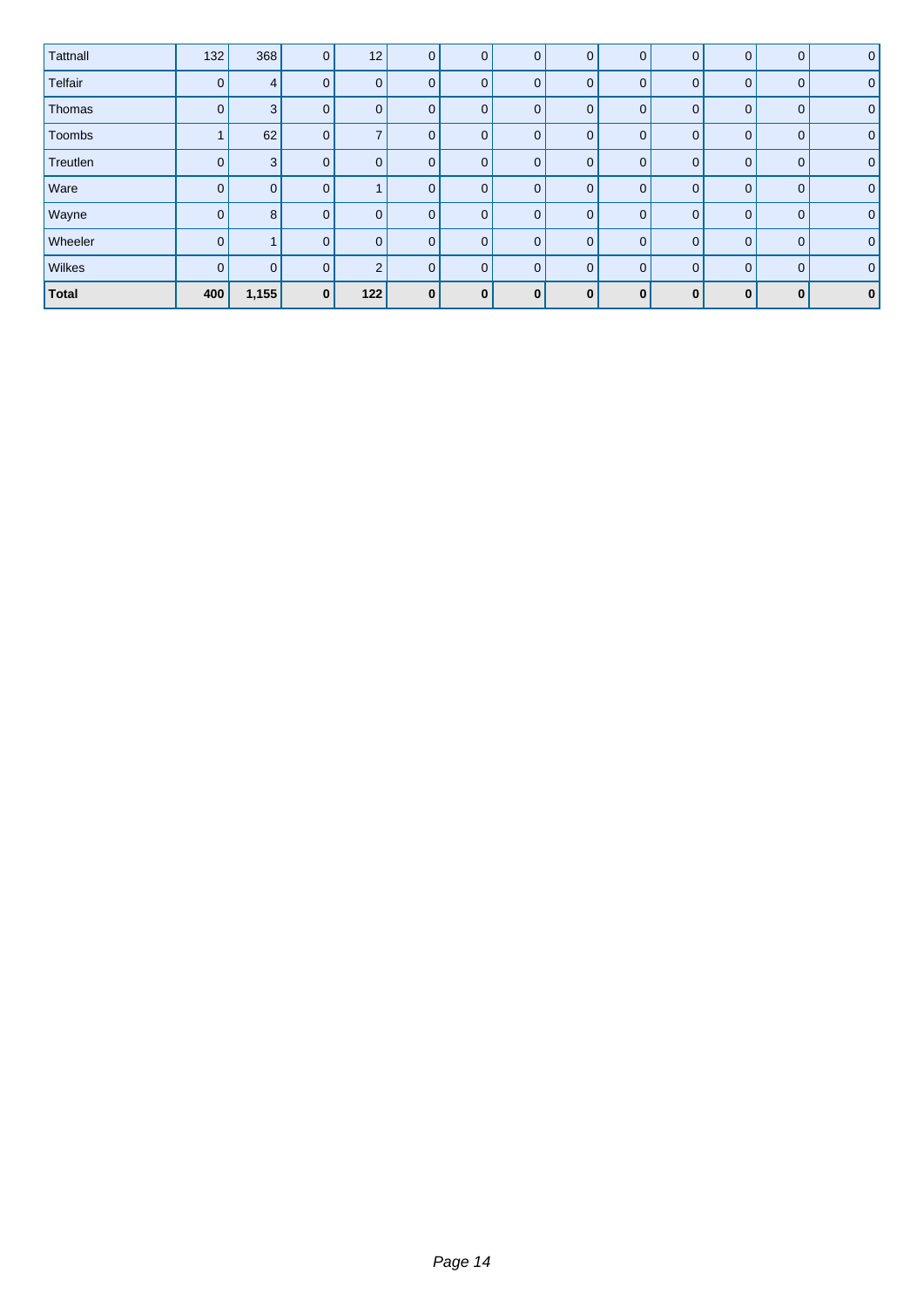## **Part A : Surgical Services Utilization**

#### **1. Surgery Rooms in the OR Suite**

Please report the Number of Surgery Rooms, (as of the end of the report period). Report only the rooms in CON-Approved Operating Room Suites pursuant to Rule 111-2-2-.40 and 111-8-48-.28.

| <b>Room Type</b>      | <b>Dedicated Inpatient Rooms</b> | <b>Dedicated Outpatient Rooms</b> | <b>Shared Rooms</b> |
|-----------------------|----------------------------------|-----------------------------------|---------------------|
| General Operating     |                                  |                                   |                     |
| Cystoscopy (OR Suite) |                                  |                                   |                     |
| Endoscopy (OR Suite)  |                                  |                                   |                     |
|                       |                                  |                                   |                     |
| <b>Total</b>          |                                  |                                   |                     |

## **2. Procedures by Type of Room**

Please report the number of procedures by type of room.

| <b>Room Type</b>  | <b>Dedicated</b>       | <b>Dedicated</b>        | <b>Shared</b>          | <b>Shared</b>           |
|-------------------|------------------------|-------------------------|------------------------|-------------------------|
|                   | <b>Inpatient Rooms</b> | <b>Outpatient Rooms</b> | <b>Inpatient Rooms</b> | <b>Outpatient Rooms</b> |
| General Operating |                        |                         | 10                     | 79                      |
| Cystoscopy        |                        |                         |                        | $\overline{0}$          |
| Endoscopy         |                        |                         |                        | 1,066                   |
|                   |                        |                         |                        | $\overline{0}$          |
| <b>Total</b>      |                        |                         | 10                     | 1,145                   |

## **3. Patients by Type of Room**

Please report the number of patients by type of room.

| <b>Room Type</b>         | <b>Dedicated</b>       | <b>Dedicated</b>        | <b>Shared</b>          | <b>Shared</b>           |
|--------------------------|------------------------|-------------------------|------------------------|-------------------------|
|                          | <b>Inpatient Rooms</b> | <b>Outpatient Rooms</b> | <b>Inpatient Rooms</b> | <b>Outpatient Rooms</b> |
| <b>General Operating</b> |                        |                         | 10 <sup>1</sup>        | 79 I                    |
| Cystoscopy               |                        |                         |                        |                         |
| Endoscopy                |                        |                         |                        | 1,066                   |
|                          |                        |                         |                        |                         |
| <b>Total</b>             |                        |                         | 10                     | 1,145                   |

# **Part B : Ambulatory Patient Race/Ethnicity, Age, Gender and Payment Source**

## **1. Race/Ethnicity of Ambulatory Patients**

Please report the total number of ambulatory patients for both dedicated outpatient and shared room environment.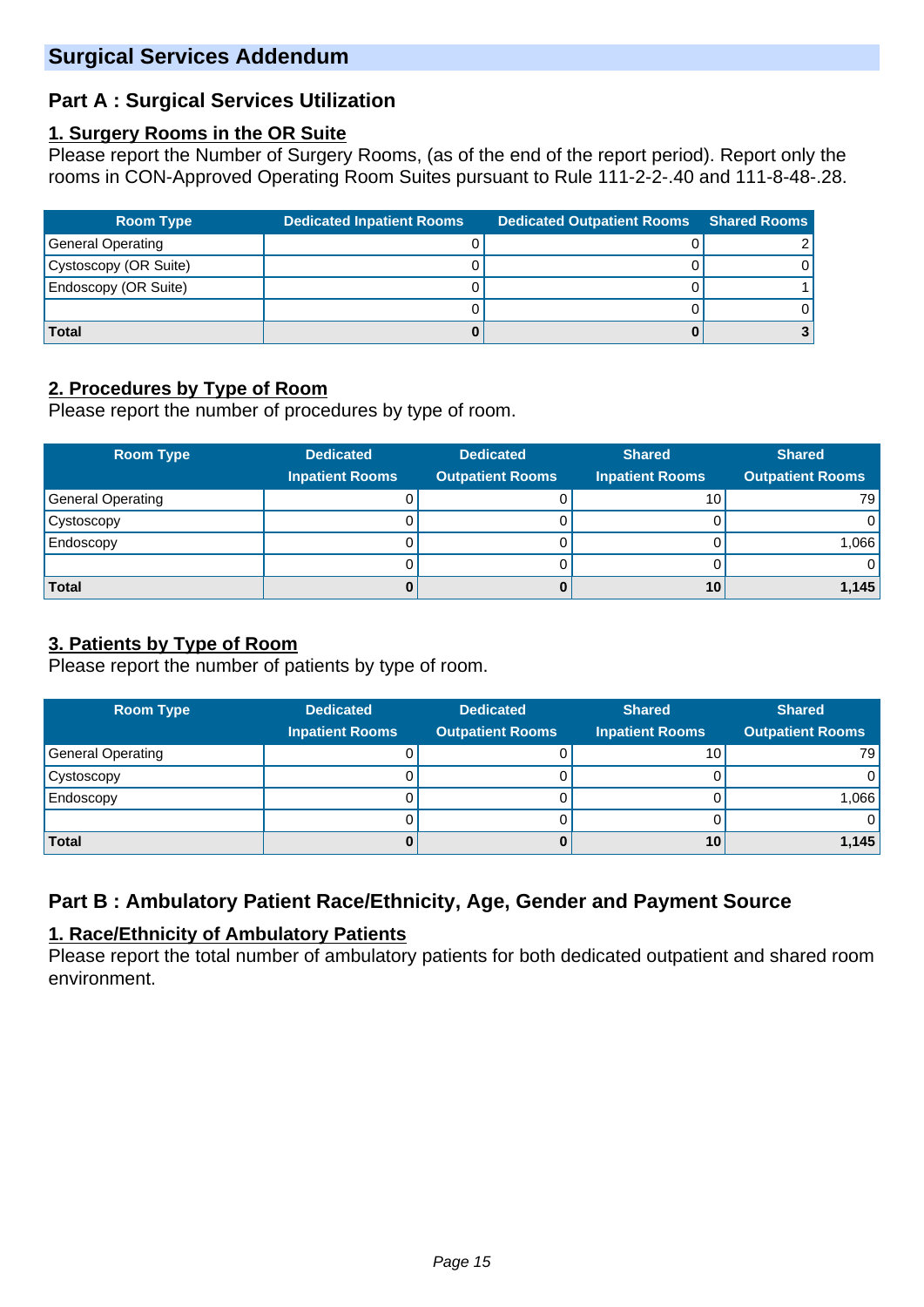| <b>Race/Ethnicity</b>         | <b>Number of Ambulatory Patients</b> |
|-------------------------------|--------------------------------------|
| American Indian/Alaska Native | 0                                    |
| Asian                         | 4                                    |
| Black/African American        | 166                                  |
| Hispanic/Latino               |                                      |
| Pacific Islander/Hawaiian     | 2                                    |
| White                         | 966                                  |
| <b>Multi-Racial</b>           | 17                                   |
| <b>Total</b>                  | 1.155                                |

## **2. Age Grouping**

Please report the total number of ambulatory patients by age grouping.

| <b>Age of Patient</b> | <b>Number of Ambulatory Patients</b> |
|-----------------------|--------------------------------------|
| Ages 0-14             |                                      |
| Ages 15-64            | 684                                  |
| Ages 65-74            | 314                                  |
| Ages 75-85            | 147                                  |
| Ages 85 and Up        | 9                                    |
| <b>Total</b>          | 1,155                                |

## **3. Gender**

Please report the total number of ambulatory patients by gender.

| <b>Gender</b> | <b>Number of Ambulatory Patients</b> |
|---------------|--------------------------------------|
| <b>Male</b>   | 570                                  |
| Female        | 585                                  |
| Total         | 1.155                                |

## **4. Payment Source**

Please report the total number of ambulatory patients by payment source.

| <b>Primary Payment Source</b> | <b>Number of Patients</b> |
|-------------------------------|---------------------------|
| Medicare                      | 311                       |
| Medicaid                      | 63                        |
| Third-Party                   | 727                       |
| Self-Pay                      |                           |

# **Perinatal Services Addendum**

## **Part A : Obstetrical Services Utilization**

Please report the following obstetrical services information for the report period. Include all deliveries and births in any unit of th hospital or anywhere on its grounds.

## **1. Number of Delivery Rooms:** 0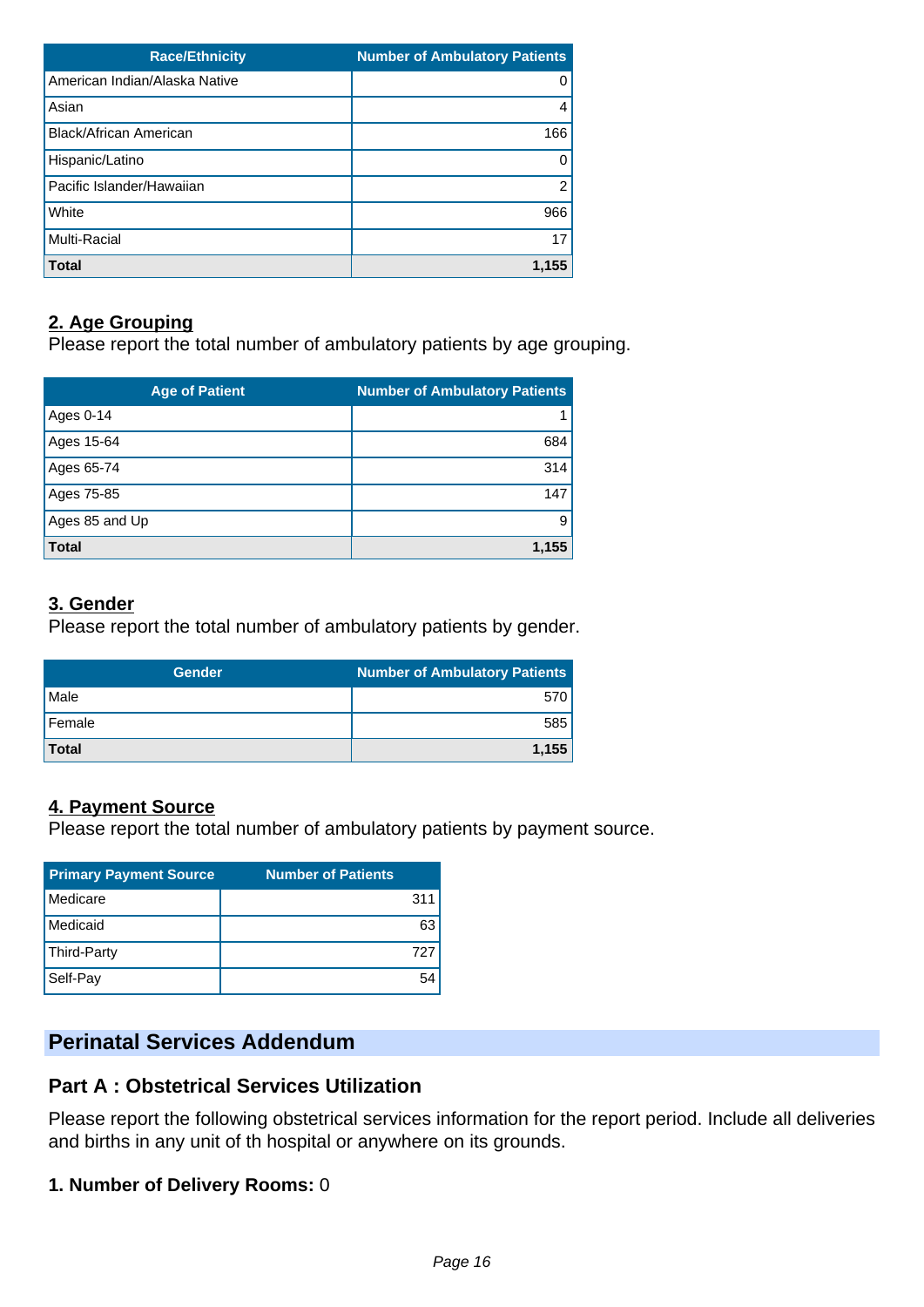- **2. Number of Birthing Rooms:** 0
- **3. Number of LDR Rooms:** 0
- **4. Number of LDRP Rooms:** 0
- **5. Number of Cesarean Sections:** 0
- **6. Total Live Births:** 0
- **7. Total Births (Live and Late Fetal Deaths):** 0
- **8. Total Deliveries (Births + Early Fetal Deaths and Induced Terminations):** 0

## **Part B : Newborn and Neonatal Nursery Services**

## **1. Nursery Services**

Please Report the following newborn and neonatal nursery information for the report period.

| <b>Type of Nursery</b>                                | <b>Set-Up and Staffed</b> | <b>Neonatal</b>   | <b>Inpatient</b> | <b>Transfers</b> |
|-------------------------------------------------------|---------------------------|-------------------|------------------|------------------|
|                                                       | <b>Beds/Station</b>       | <b>Admissions</b> | <b>Days</b>      | within Hospital  |
| Normal Newborn<br>(Basic)                             | 0                         | 0                 | 0                | 0                |
| <b>Specialty Care</b><br>(Intermediate Neonatal Care) | 0                         | U                 |                  | $\Omega$         |
| <b>Subspecialty Care</b><br>(Intensive Neonatal Care) |                           |                   |                  | $\Omega$         |

## **Part C : Obstetrical Charges and Utilization by Mother's Race/Ethnicity and Age**

## **1. Race/Ethnicity**

Please provide the number of admissions and inpatient days for mothers by the mother's race using race/ethnicity classifications.

| <b>Race/Ethnicity</b>         | <b>Admissions by Mother's Race</b> | <b>Inpatient Days</b> |
|-------------------------------|------------------------------------|-----------------------|
| American Indian/Alaska Native |                                    | 0                     |
| Asian                         |                                    | $\Omega$              |
| Black/African American        |                                    | $\Omega$              |
| Hispanic/Latino               |                                    | $\Omega$              |
| Pacific Islander/Hawaiian     |                                    | $\Omega$              |
| White                         |                                    | $\Omega$              |
| Multi-Racial                  |                                    | $\Omega$              |
| <b>Total</b>                  |                                    | 0                     |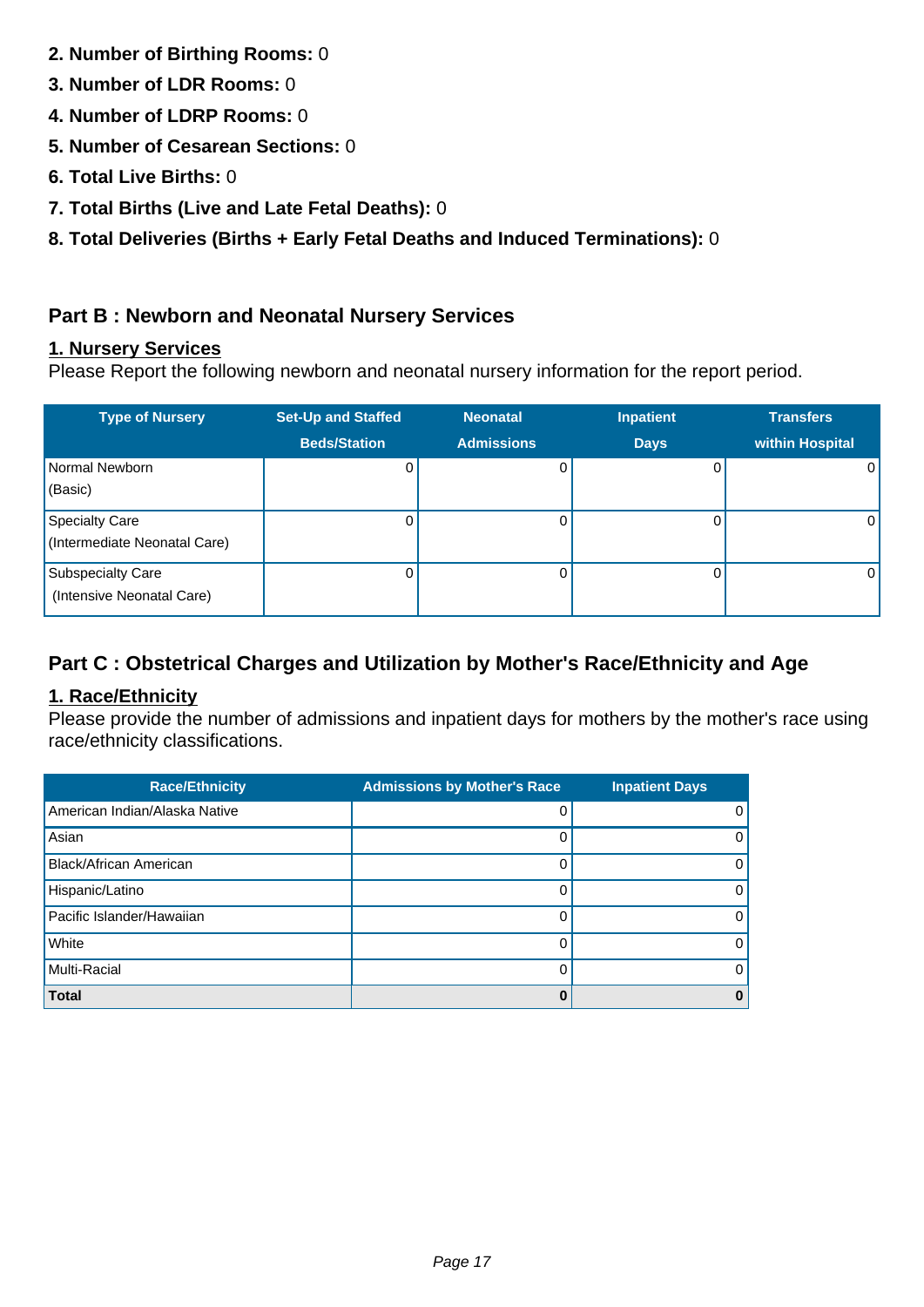## **2. Age Grouping**

Please provide the number of admissions by the following age groupings.

| <b>Age of Patient</b> | <b>Number of Admissions</b> | <b>Inpatient Days</b> |
|-----------------------|-----------------------------|-----------------------|
| Ages 0-14             |                             |                       |
| Ages 15-44            |                             |                       |
| Ages 45 and Up        |                             |                       |
| <b>Total</b>          |                             |                       |

#### **3. Average Charge for an Uncomplicated Delivery**

Please report the average hospital charge for an uncomplicated delivery(CPT 59400)

\$0.00

## **4. Average Charge for a Premature Delivery**

Please report the average hospital charge for a premature delivery.

\$0.00

## **LTCH Addendum**

## **Part A : General Information**

**1a. Accreditation** Check the box to the right if your Long Term Care Hospital is accredited.  $\Box$ If you checked the box for yes, please specify the agency that accredits your facility in the space below.

## **1b. Level/Status of Accreditation**

Please provide your organization's level/status of accreditation.

- **2. Number of Licensed LTCH Beds:** 0
- **3. Permit Effective Date:**
- **4. Permit Designation:**
- **5. Number of CON Beds:** 0
- **6. Number of SUS Beds:** 0
- **7. Total Patient Days:** 0
- **8. Total Discharges:** 0
- **9. Total LTCH Admissions:** 0

## **Part B : Utilization by Race, Age, Gender and Payment Source**

#### **1. Race/Ethnicity**

Please provide the number of admissions and inpatient days using the following race/ethnicity classifications.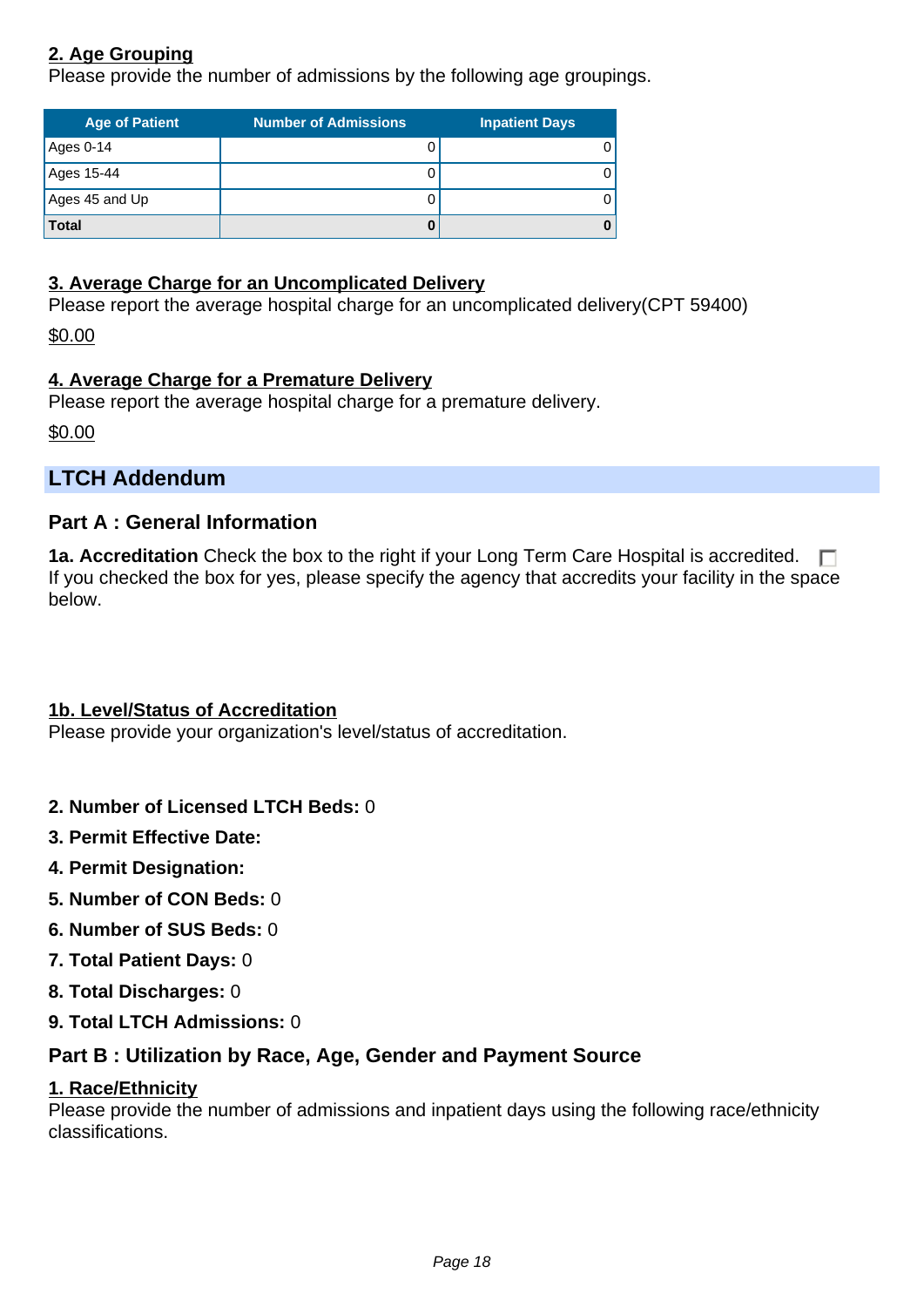| <b>Race/Ethnicity</b>         | <b>Admissions</b> | <b>Inpatient Days</b> |
|-------------------------------|-------------------|-----------------------|
| American Indian/Alaska        | 0                 | O                     |
| <b>Native</b>                 |                   |                       |
| Asian                         | 0                 |                       |
| <b>Black/African American</b> | 0                 | 0                     |
| Hispanic/Latino               | 0                 |                       |
| Pacific Islander/Hawaiian     | $\Omega$          |                       |
| White                         | $\Omega$          | ი                     |
| <b>Multi-Racial</b>           | 0                 |                       |
| <b>Total</b>                  | 0                 | Ω                     |

## **2. Age of LTCH Patient**

Please provide the number of admissions and inpatient days by the following age groupings.

| <b>Age of Patient</b> | <b>Admissions</b> | <b>Inpatient Days</b> |
|-----------------------|-------------------|-----------------------|
| Ages 0-64             | 0                 |                       |
| Ages 65-74            | 0                 |                       |
| Ages 75-84            | O                 |                       |
| Ages 85 and Up        | 0                 |                       |
| <b>Total</b>          |                   |                       |

#### **3. Gender**

Please provide the number of admissions and inpatient days by the following gender classifications.

| <b>Gender of Patient</b> | <b>Admissions</b> | <b>Inpatient Days</b> |
|--------------------------|-------------------|-----------------------|
| Male                     |                   |                       |
| Female                   |                   |                       |
| <b>Total</b>             |                   |                       |

## **4. Payment Source**

Please indicate the number of patients by the payment source. Please note that individuals may have multiple payment sources.

| <b>Primary Payment Source</b> | <b>Number of Patients</b> | <b>Inpatient Days</b> |
|-------------------------------|---------------------------|-----------------------|
| Medicare                      |                           |                       |
| Third-Party                   |                           |                       |
| Self-Pay                      |                           |                       |
| Other                         | U                         |                       |

# **Psychiatric/Substance Abuse Services Addendum**

## **Part A : Psychiatric and Substance Abuse Data by Program**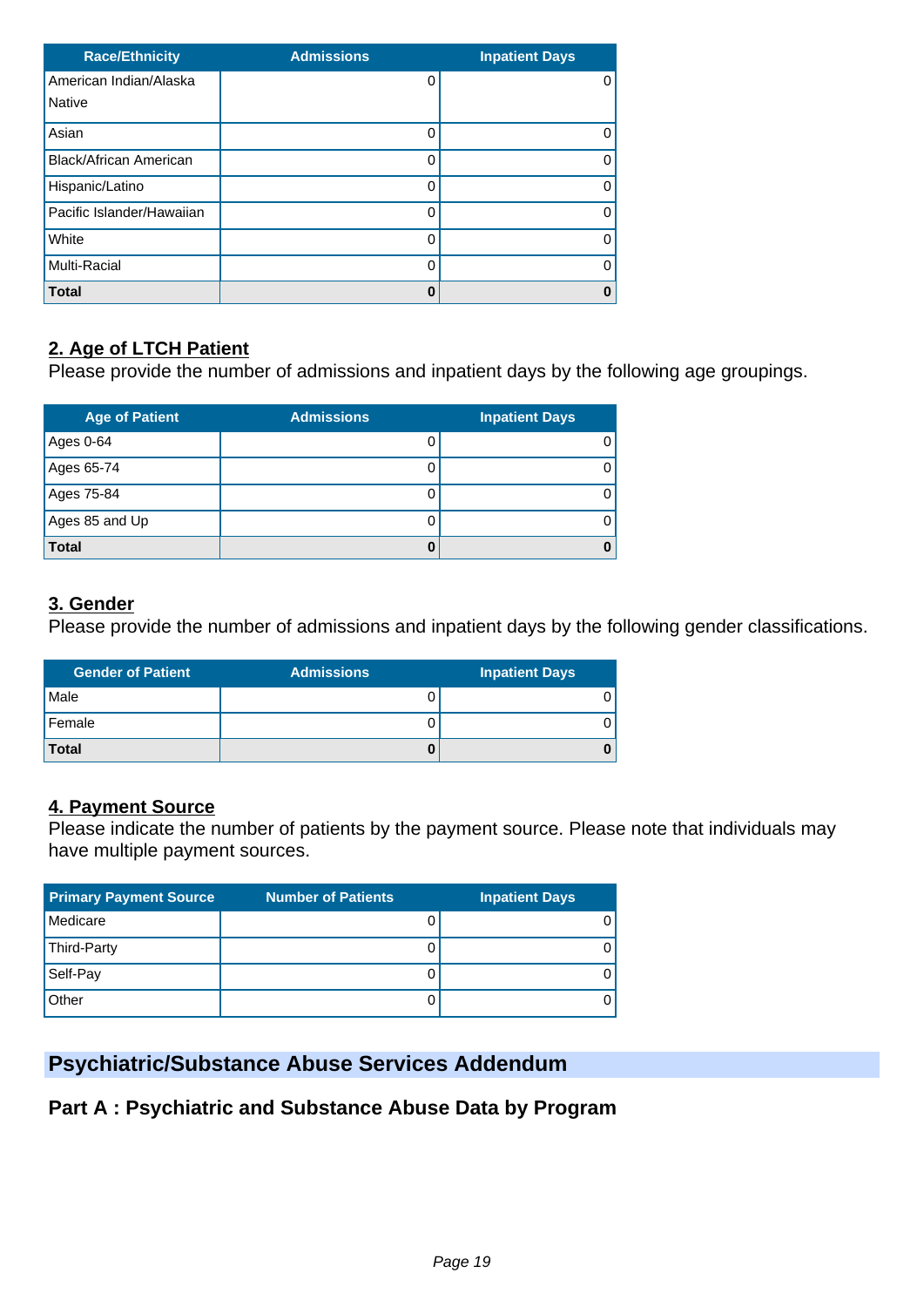## **1. Beds**

Please report the number of beds as of the last day of the report period. Report beds only for officially recognized programs. Use the blank row to report combined beds. For combined bed programs, please report each of the combined bed programs and the number of combined beds. Indicate the combined programs using letters A through H, for example,"AB"

| <b>Patient Type</b>                                    | <b>Distribution of CON-Authorized Beds</b> | <b>Set-Up and Staffed Beds</b> |
|--------------------------------------------------------|--------------------------------------------|--------------------------------|
| A- General Acute Psychiatric Adults 18 and over        | 10                                         | 10 <sub>1</sub>                |
| B- General Acute Psychiatric Adolescents 13-17         | $\Omega$                                   | $\Omega$                       |
| C- General Acute Psychiatric Children 12 and<br>lunder | $\Omega$                                   | $\Omega$                       |
| D- Acute Substance Abuse Adults 18 and over            | 0                                          | $\Omega$                       |
| E- Acute Substance Abuse Adolescents 13-17             | $\Omega$                                   | $\Omega$                       |
| <b>F-Extended Care Adults 18 and over</b>              | $\Omega$                                   | $\Omega$                       |
| G- Extended Care Adolescents 13-17                     | $\Omega$                                   | $\Omega$                       |
| H- Extended Care Adolescents 0-12                      | $\Omega$                                   | $\Omega$                       |
|                                                        | $\Omega$                                   | $\Omega$                       |

## **2. Admissions, Days, Discharges, Accreditation**

Please report the following utilization for the report period. Report only for officially recognized programs.

| <b>Program Type</b>                                          | <b>Admissions</b> | Inpatient   | <b>Discharges</b> | <b>Discharge</b> | <b>Average Charge</b>  | <b>Check if the Program</b> |
|--------------------------------------------------------------|-------------------|-------------|-------------------|------------------|------------------------|-----------------------------|
|                                                              |                   | <b>Days</b> |                   | <b>Days</b>      | <b>Per Patient Day</b> | is JCAHO Accredited         |
| <b>General Acute</b><br>Psychiatric Adults 18<br>and over    | 122               | 1,138       | 122               | 1,138            | 1,993                  |                             |
| <b>General Acute</b><br>Psychiatric<br>Adolescents 13-17     | $\mathbf 0$       | $\mathbf 0$ | 0                 | $\mathbf 0$      | 0                      | г                           |
| <b>General Acute</b><br>Psychiatric Children 12<br>and Under | $\mathbf 0$       | $\Omega$    | 0                 | $\mathbf 0$      | $\Omega$               |                             |
| Acute Substance<br>Abuse Adults 18 and<br>over               | 0                 | $\Omega$    | 0                 | 0                | $\overline{0}$         |                             |
| Acute Substance<br>Abuse Adolescents<br>$13 - 17$            | 0                 | $\Omega$    | $\overline{0}$    | $\Omega$         | $\Omega$               |                             |
| <b>Extended Care Adults</b><br>18 and over                   | 0                 | $\mathbf 0$ | 0                 | $\mathbf 0$      | 0                      |                             |
| <b>Extended Care</b><br>Adolescents 13-17                    | 0                 | $\mathbf 0$ | 0                 | $\mathbf 0$      | $\mathbf 0$            |                             |
| <b>Extended Care</b><br>Adolescents 0-12                     | 0                 | 0           | 0                 | $\pmb{0}$        | 0                      |                             |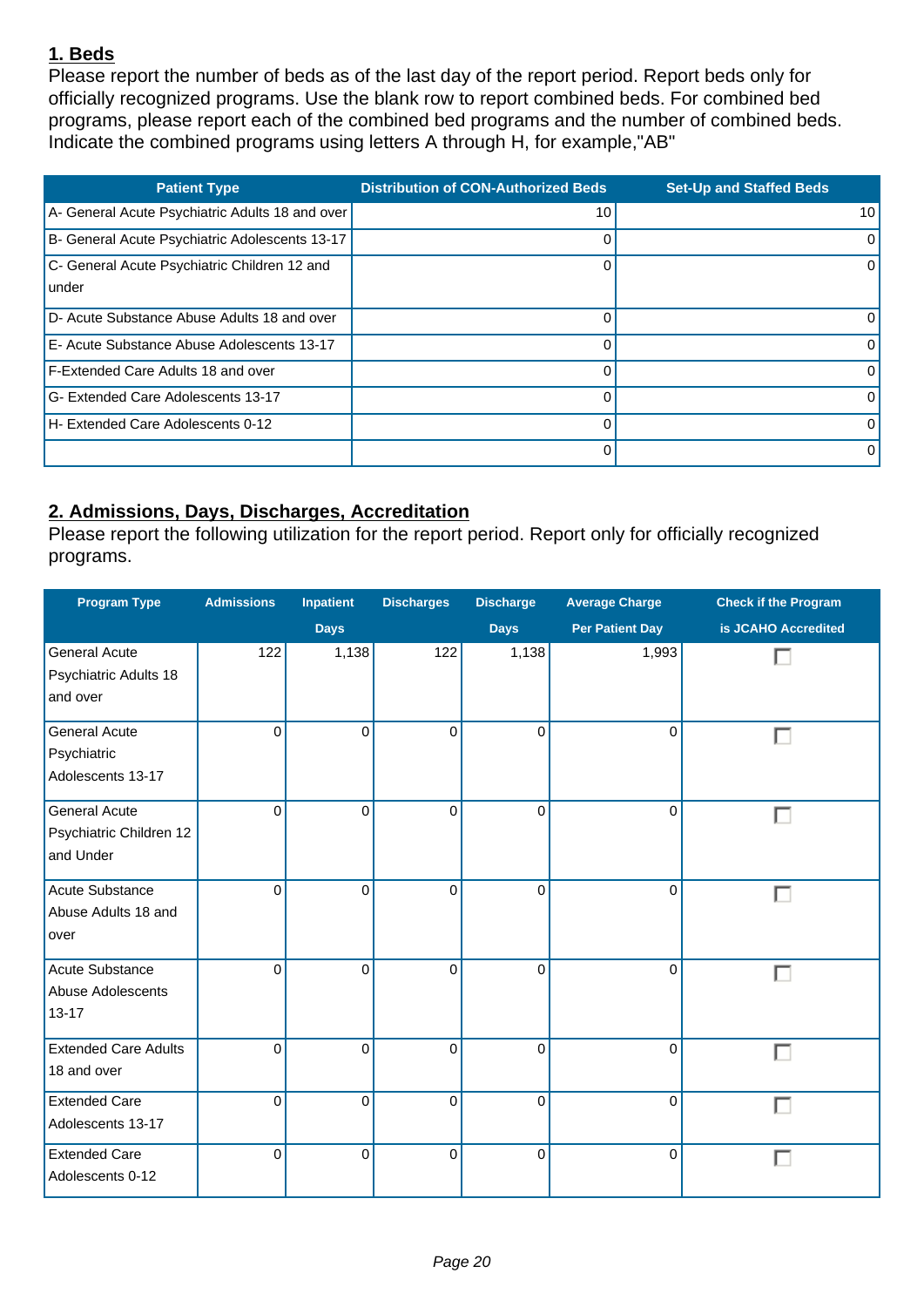## **Part B : Psych/SA Utilization by Race/Ethnicity, Gender, and Payment Source**

#### **1. Race/Ethnicity**

Please provide the number of admissions and inpatient days using the following race/ethnicity classifications.

| <b>Race/Ethnicity</b>         | <b>Admissions</b> | <b>Inpatient Days</b> |
|-------------------------------|-------------------|-----------------------|
| American Indian/Alaska        | 0                 | 0                     |
| <b>Native</b>                 |                   |                       |
| Asian                         | 0                 | 0                     |
| <b>Black/African American</b> | 29                | 289                   |
| Hispanic/Latino               | 0                 | O                     |
| Pacific Islander/Hawaiian     | Ω                 | 0                     |
| White                         | 88                | 795                   |
| <b>Multi-Racial</b>           | 5                 | 54                    |
| <b>Total</b>                  | 122               | 1,138                 |

#### **2. Gender**

Please provide the number of admissions and inpatient days by the following gender classifications.

| <b>Gender of Patient</b> | <b>Admissions</b> | <b>Inpatient Days</b> |
|--------------------------|-------------------|-----------------------|
| Male                     | 48'               | 441                   |
| Female                   | 74                | 697                   |
| <b>Total</b>             | 122               | 1,138                 |

#### **3. Payment Source**

Please indicate the number of patients by the following payment sources. Please note that individuals may have multiple payment sources.

| <b>Primary Payment Source</b> | <b>Number of Patients</b> | <b>Inpatient Days</b> |
|-------------------------------|---------------------------|-----------------------|
| Medicare                      | 74                        | 715                   |
| Medicaid                      | 11                        | 116                   |
| <b>Third Party</b>            | 37                        | 307                   |
| Self-Pay                      |                           |                       |
| PeachCare                     |                           |                       |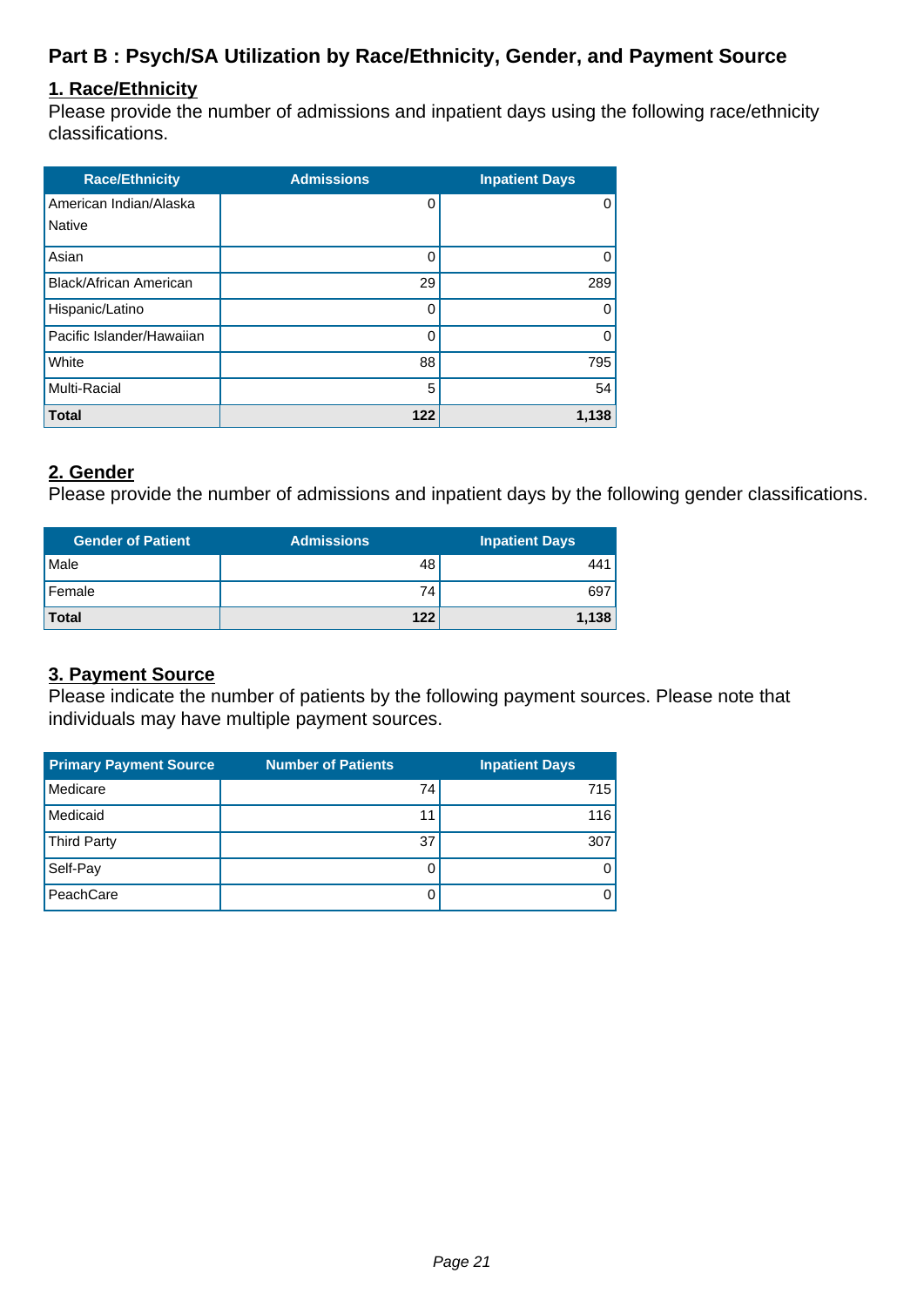## **Georgia Minority Health Advisory Council Addendum**

Because of Georgia's racial and ethnic diversity, and a dramatic increase in segments of the population with Limited English Proficiency, the Georgia Minority Health Advisory Council is working with the Department of Community Health to assess our health systems' ability to provide Culturally and Linguistically Appropriate Services (CLAS) to all segments of our population. We appreciate your willingness to provide information on the following questions:

| <b>1.</b> Do you have paid medical interpreters on staff? (Check the box, if yes.) $\Box$ |  |
|-------------------------------------------------------------------------------------------|--|
| If you checked yes, how many? $0$ (FTE's)                                                 |  |
| What languages do they interpret?                                                         |  |

**2.** When a paid medical interpreter is not available for a limited-English proficiency patient, what alternative mechanisms do you use to assure the provision of Linguistically Appropriate Services? (Check all that apply)

| <b>Bilingual Hospital Staff Member</b> | ⊽ | Bilingual Member of Patient's Family |  |
|----------------------------------------|---|--------------------------------------|--|
|                                        |   |                                      |  |
|                                        |   |                                      |  |
| Community Volunteer Intrepreter        |   | Telephone Interpreter Service        |  |
|                                        |   |                                      |  |
|                                        |   |                                      |  |
|                                        |   |                                      |  |
| Refer Patient to Outside Agency        |   | Other (please describe):             |  |
|                                        |   |                                      |  |

WE HAVE TWO BILINGUAL HOSPITAL STAFF MEMBERS THAT SPEAK FLUENT SPANISH

**3.** Please complete the following grid to show the proportion of patients you serve who prefer speaking various languages (name the 3 most common non-English languages spoken.)

| <b>Top 3 most common</b><br>non-English languages<br>spoken by your patients | <b>Percent of patients for</b><br>whom this is their<br>preferred language | # of physicians on<br>staff who speak<br>this language | # of nurses on<br>staff who speak<br>this language | $#$ of other<br>employed staff who<br>speak this language |
|------------------------------------------------------------------------------|----------------------------------------------------------------------------|--------------------------------------------------------|----------------------------------------------------|-----------------------------------------------------------|
| <b>SPANISH</b>                                                               |                                                                            |                                                        |                                                    |                                                           |
|                                                                              |                                                                            |                                                        |                                                    |                                                           |
|                                                                              |                                                                            |                                                        |                                                    |                                                           |

**4.** What **training** have you provided to your staff to assure cultural competency and the provision of **Culturally and Linguistically Appropriate Services (CLAS)** to your patients?

## CULTURAL AWARENESS TRAINING AND CULTURAL COMPETENCIES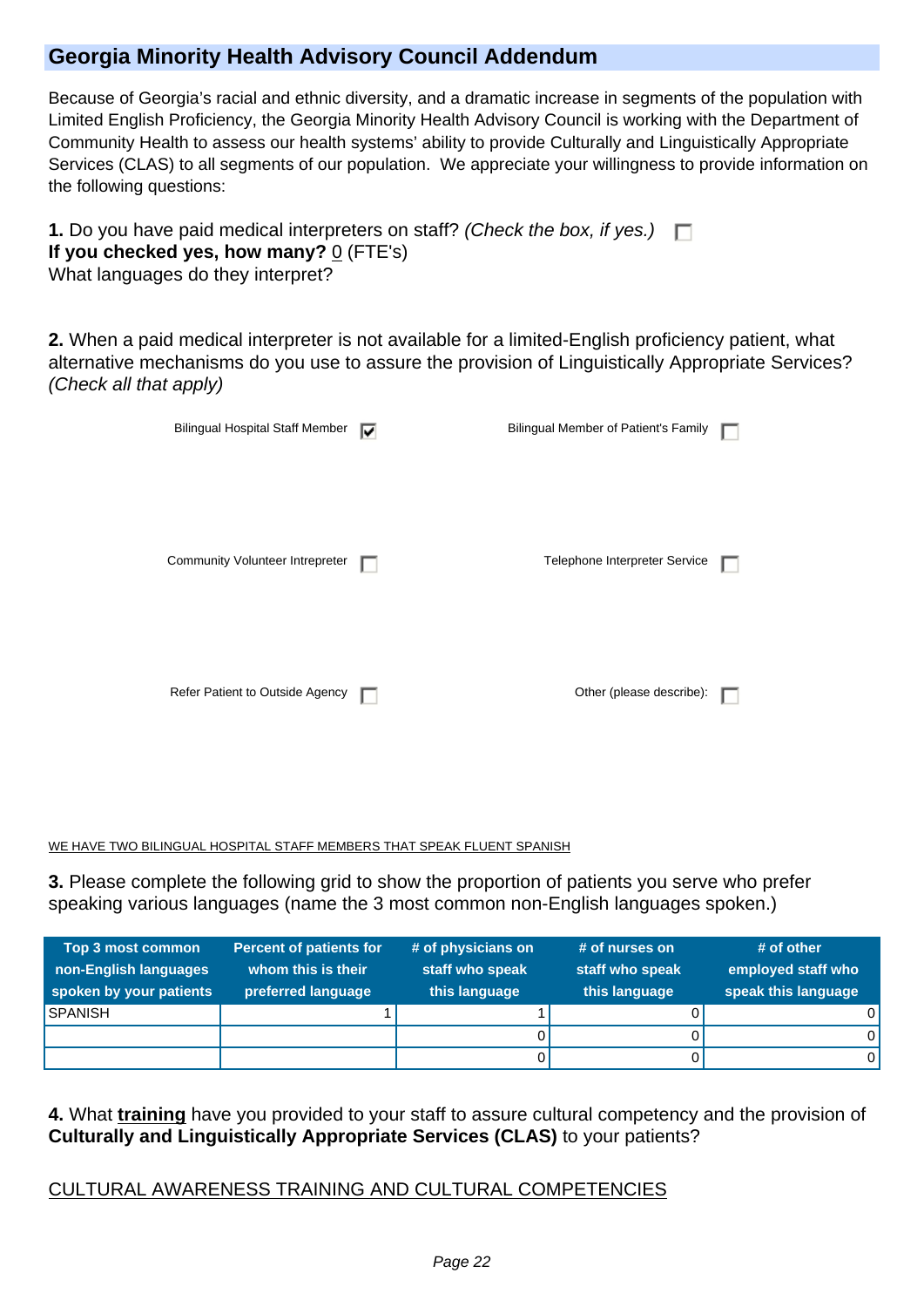**5.** What is the most urgent tool or resource you need in order to increase your ability to provide **Culturally and Linguistically Appropriate Services (CLAS)** to your patients?

#### **MONEY**

**6.** In what languages are the signs written that direct patients within your facility?

1. ENGLISH 2. 2. 3. 3. 4.

**7.** If an uninsured patient visits your emergency department, is there a community health center, federally-qualified health center, free clinic, or other reduced-fee safety net clinic nearby to which you could refer that patient in order to provide him or her an affordable primary care medical home regardless of ability to pay? (Check the box, if yes)  $\square$ If you checked yes, what is the name and location of that health care center or clinic?

#### EAST GEORGIA HEALTHCARE CENTER, REIDSVILLE, GA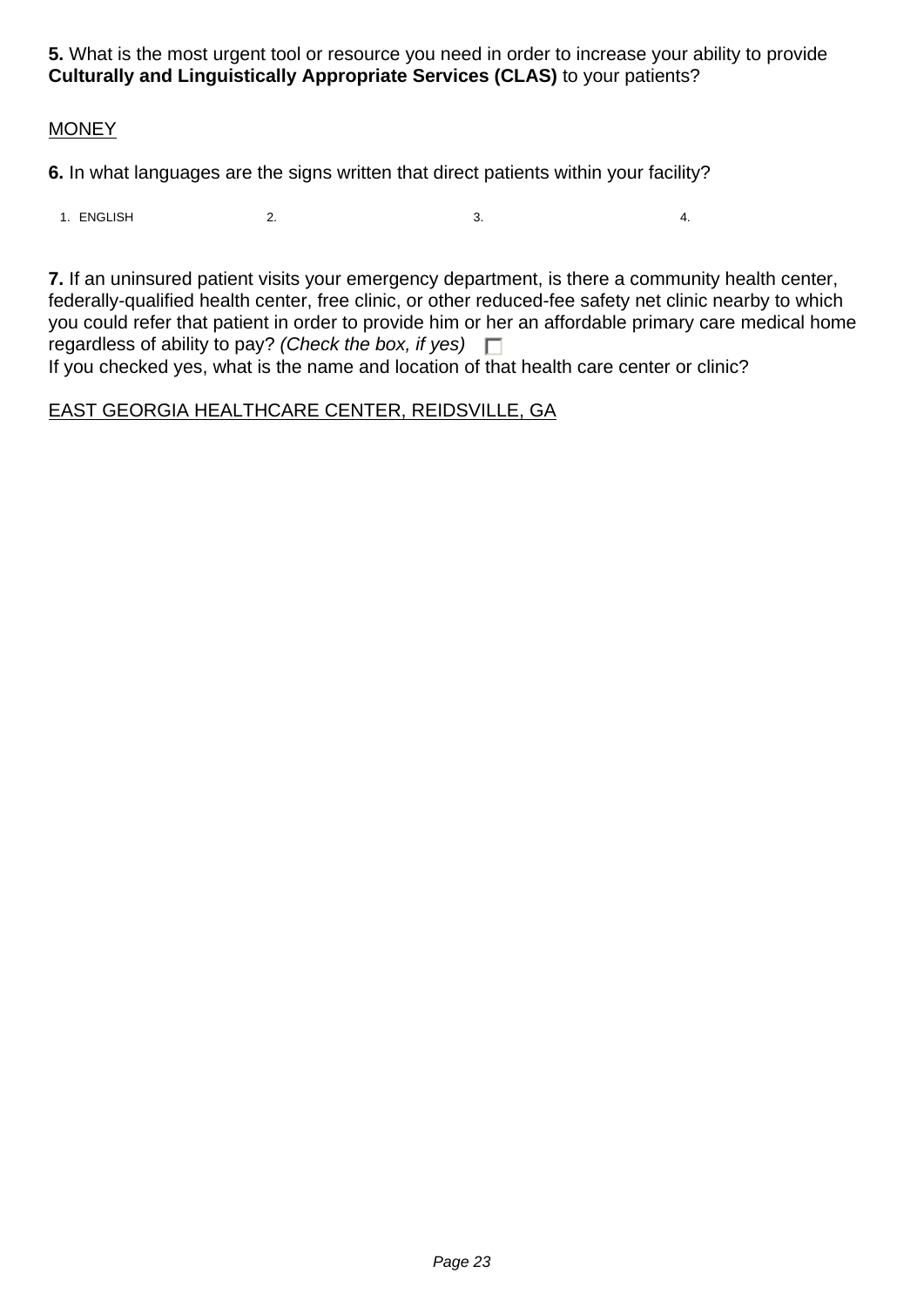## **Comprehensive Inpatient Physical Rehabilitation Addendum**

## **Part A : Rehab Utilization by Race/Ethnicity, Gender, and Payment Source**

#### **1. Admissions and Days of Care by Race**

Please report the number of inpatient physical rehabilitation admissions and inpatient days for the hospital by the following race and ethnicity categories.

| <b>Race/Ethnicity</b>         | <b>Admissions</b> | <b>Inpatient Days</b> |
|-------------------------------|-------------------|-----------------------|
| American Indian/Alaska Native |                   | $\Omega$              |
| Asian                         |                   | 0                     |
| <b>Black/African American</b> |                   | $\Omega$              |
| Hispanic/Latino               |                   | $\Omega$              |
| Pacific Islander/Hawaiian     |                   | 0                     |
| White                         |                   | 0                     |
| Multi-Racial                  |                   | 0                     |

## **2. Admissions and Days of care by Gender**

Please report the number of inpatient physical rehabilitation admissions and inpatient days by gender.

| <b>Gender</b> | <b>Admissions</b> | <b>Inpatient Days</b> |
|---------------|-------------------|-----------------------|
| l Male        |                   |                       |
| l Female      |                   |                       |

## **3. Admissions and Days of Care by Age Cohort**

Please report the number of inpatient physical rehabilitation admissions and inpatient days by age cohort.

| <b>Gender</b> | <b>Admissions</b> | <b>Inpatient Days</b> |
|---------------|-------------------|-----------------------|
| $0 - 17$      |                   | 0                     |
| 18-64         |                   | 0                     |
| 65-84         |                   | 0                     |
| 85 Up         |                   | 0                     |

## **Part B : Referral Source**

#### **1. Referral Source**

Please report the number of inpatient physical rehabilitation admissions during the report period from each of the following sources.

| <b>Referral Source</b>          | <b>Admissions</b> |
|---------------------------------|-------------------|
| Acute Care Hospital/General     |                   |
| Hospital                        |                   |
| Long Term Care Hospital         |                   |
| <b>Skilled Nursing Facility</b> |                   |
| Traumatic Brain Injury Facility |                   |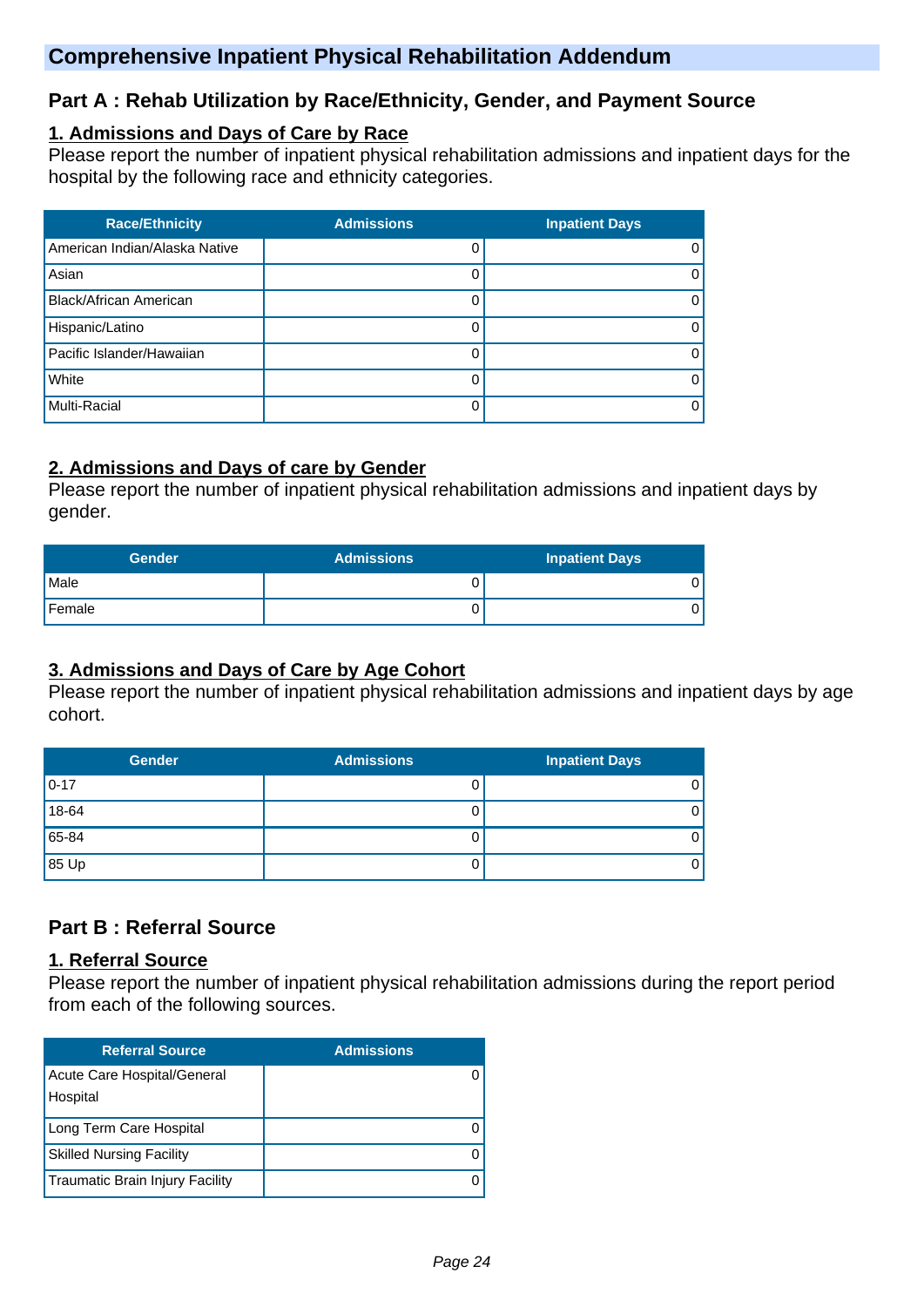#### **1. Payers**

Please report the number of inpatient physical rehabilitation admissions by each of the following payer categories.

| <b>Primary Payment Source</b> | <b>Admissions</b> |
|-------------------------------|-------------------|
| Medicare                      |                   |
| Third Party/Commercial        |                   |
| Self Pay                      |                   |
| Other                         |                   |

## **2. Uncompensated Indigent and Charity Care**

Please report the number of inpatietn physical rehabilitation patients qualifying as uncompensated indigent or charity care

0

## **Part D : Admissions by Diagnosis Code**

#### **1. Admissions by Diagnosis Code**

Please report the number of inpatient physical rehabilitation admissions by the "CMS 13" diagnosis of the patient listed below.

| <b>Diagnosis</b>           | <b>Admissions</b> |
|----------------------------|-------------------|
| 1. Stroke                  | 0                 |
| 2. Brain Injury            | 0                 |
| 3. Amputation              | 0                 |
| 4. Spinal Cord             | 0                 |
| 5. Fracture of the femur   | 0                 |
| 6. Neurological disorders  | 0                 |
| 7. Multiple Trauma         | 0                 |
| 8. Congenital deformity    | 0                 |
| 9. Burns                   | 0                 |
| 10. Osteoarthritis         | $\Omega$          |
| 11. Rheumatoid arthritis   | 0                 |
| 12. Systemic vasculidities | $\Omega$          |
| 13. Joint replacement      | 0                 |
| All Other                  | 0                 |

#### **Electronic Signature**

Please note that the survey WILL NOT BE ACCEPTED without the authorized signature of the Chief Executive Officer or Executive Director (principal officer) of the facility. The signature can be completed only AFTER all survey data has been finalized. By law, the signatory is attesting under penalty of law that the information is accurate and complete.

I state, certify and attest that to the best of my knowledge upon conducting due diligence to assure the accuracy and